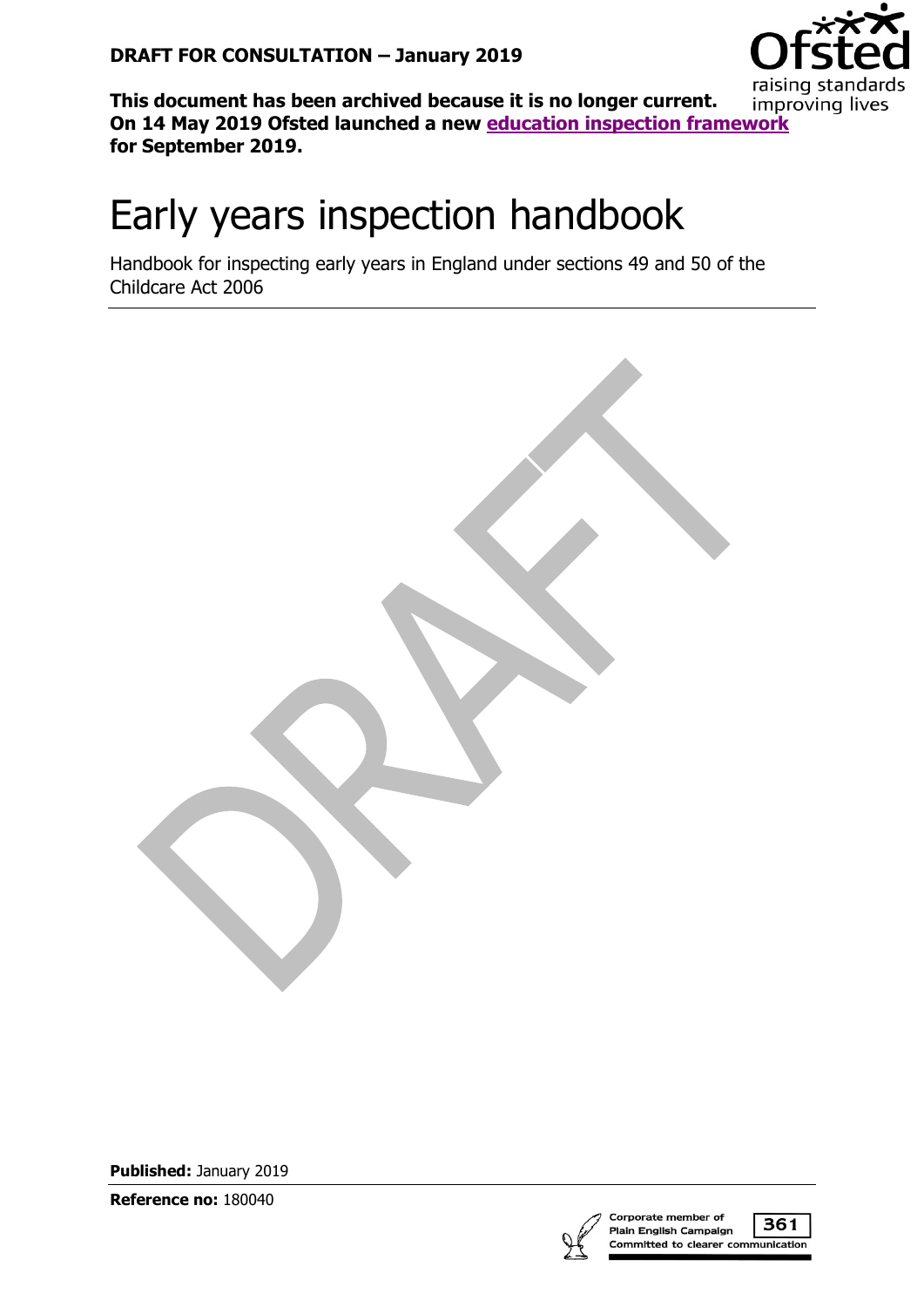

# **Contents**

| <b>Introduction</b>                                                            | 4              |
|--------------------------------------------------------------------------------|----------------|
| Privacy notice                                                                 | $\overline{4}$ |
| Part 1. How we will inspect early years providers                              | 5              |
| How we select providers for inspection                                         | 5              |
| Number of children on roll or present on the day of inspection                 | 6              |
| Early years or childcare provision on a school site                            | 8              |
| Before the inspection                                                          | $\bf 8$        |
| Inspectors' planning and preparation                                           | $\bf 8$        |
| Notification of inspection                                                     | 9              |
| Requests for deferral or rescheduled inspection                                | 11             |
| Inspection without prior notification                                          | 11             |
| Safeguarding                                                                   | 12             |
| During the inspection                                                          | 12             |
| Days allocated to inspection and inspection team members                       | 12             |
| The start of the on-site inspection                                            | 13             |
| Gathering and recording evidence                                               | 14             |
| Using the setting's own analysis of its strengths and weaknesses during the    |                |
| inspection                                                                     | 15             |
| Observation and discussion                                                     | 16             |
| Evaluating policies and procedures                                             | 18<br>19       |
| Meetings with parents<br>Meeting with the provider and/or their representative | 19             |
| Performance management and professional development                            | 20             |
| Reaching final judgements                                                      | 20             |
| Failure to notify Ofsted and/or meet conditions                                | 23             |
| Providing feedback                                                             | 23             |
| Before- and after-school care and holiday provision                            | 24             |
| Providers that primarily educate children in their home language               | 24             |
| Educational and philosophical approaches                                       | 25             |
| After the inspection                                                           | 25             |
| Arrangements for publishing the report                                         | 25             |
| Other information to be completed following an inspection                      | 26             |
| The inspection evidence base                                                   | 26             |
| Quality assurance and complaints                                               | 27             |
| Quality assurance                                                              | 27             |
| Handling concerns and complaints during the inspection                         | 27             |
| Part 2. The evaluation schedule – how early years settings will be judged 28   |                |
| Background to the evaluation schedule                                          | 28             |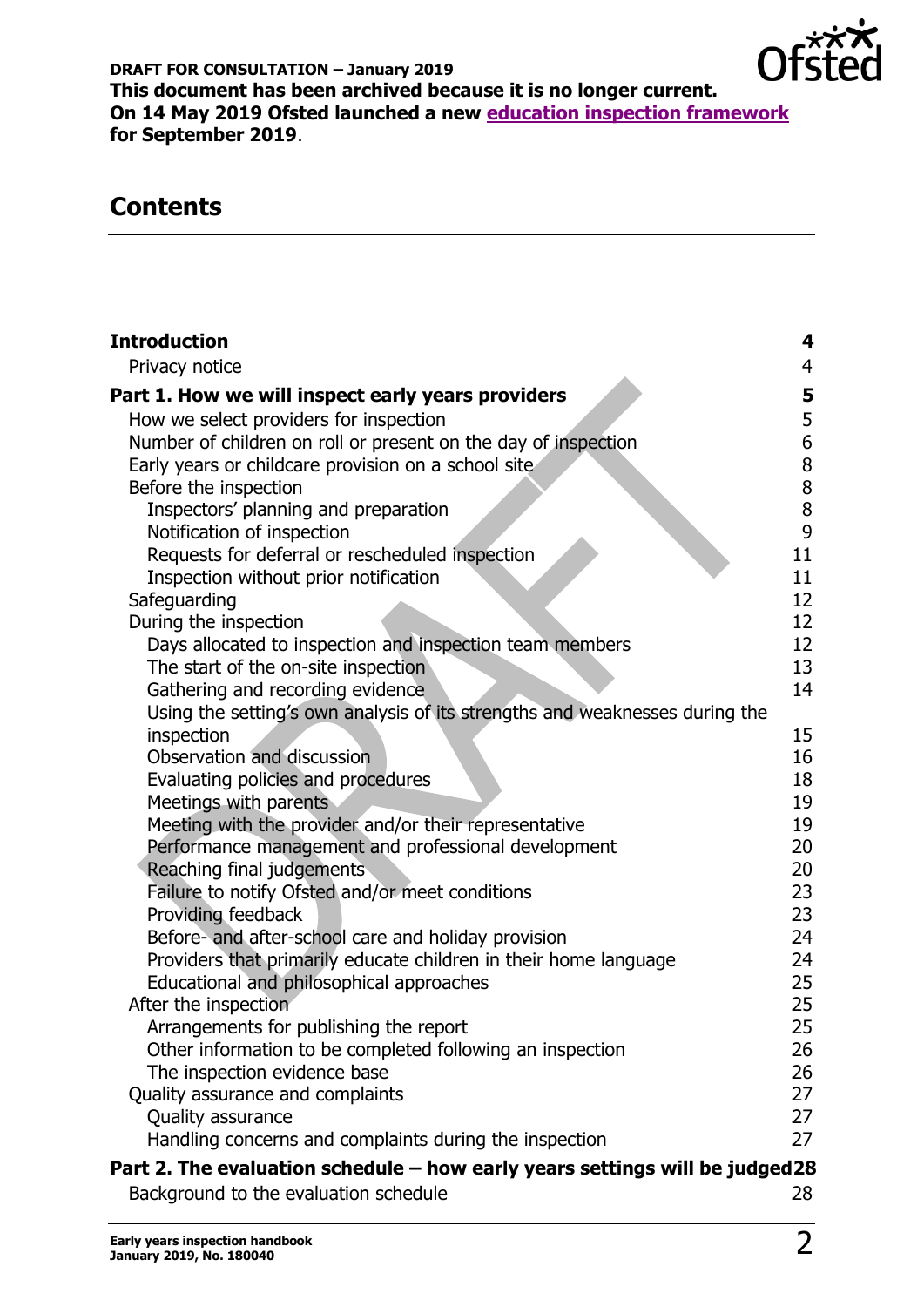

### **DRAFT FOR CONSULTATION – January 2019**

#### **This document has been archived because it is no longer current. On 14 May 2019 Ofsted launched a new [education inspection framework](https://www.gov.uk/government/collections/education-inspection-framework) for September 2019**.

| Overall effectiveness: the quality and standards of the early years provision | 29 |
|-------------------------------------------------------------------------------|----|
| Grade descriptors for overall effectiveness                                   | 30 |
| Quality of education                                                          | 31 |
| The curriculum (EYFS)                                                         | 31 |
| Cultural capital                                                              | 31 |
| Grade descriptors for the quality of education                                | 32 |
| Behaviour and attitudes                                                       | 35 |
| Grade descriptors for behaviour and attitudes                                 | 35 |
| Personal development                                                          | 36 |
| Grade descriptors for personal development                                    | 36 |
| Leadership and management                                                     | 38 |
| Grade descriptors for leadership and management                               | 38 |
|                                                                               |    |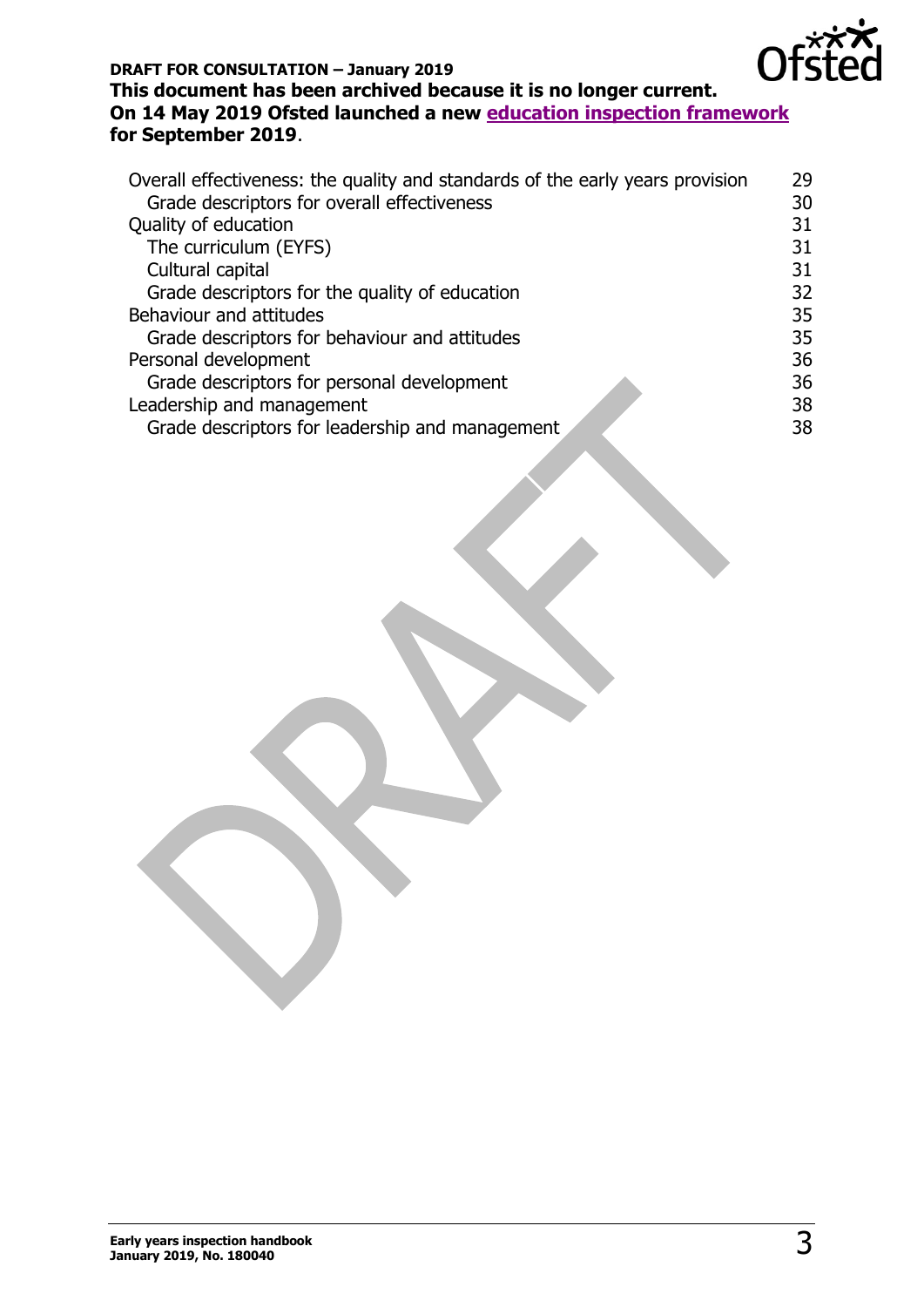

# <span id="page-3-0"></span>**Introduction**

- 1. This handbook describes the main activities inspectors undertake when they conduct inspections of early years providers in England under sections 49 and 50 of the Childcare Act 2006. The handbook also sets out the judgements inspectors will make and on which they will report.
- 2. The handbook has two parts:
	- Part 1. How we will inspect early years providers This contains instructions and guidance for inspectors on preparing for and conducting early years registered inspections.
	- Part 2. The evaluation schedule This contains guidance for inspectors on judging the quality and standards of early years settings and indicates the main types of evidence used.
- 3. This handbook is available to providers and other organisations to make sure that they know about inspection processes and procedures. It balances the need for consistent inspection with the flexibility needed to respond to each provider's particular circumstances. It should be regarded as an explanation of normal procedures, as inspections will vary according to the evidence provided. This handbook applies from September 2019.

# <span id="page-3-1"></span>**Privacy notice**

4. During an inspection, inspectors will collect information about staff and children at the setting by looking at records and observing the everyday life of the setting. Ofsted uses this information to prepare its report and for the purposes set out in its privacy policy.<sup>1</sup>

<sup>&</sup>lt;sup>1</sup> 'Childcare: Ofsted privacy notice', Ofsted, June 2018; [www.gov.uk/government/publications/ofsted](https://www.gov.uk/government/publications/ofsted-privacy-notices)[privacy-notices](https://www.gov.uk/government/publications/ofsted-privacy-notices)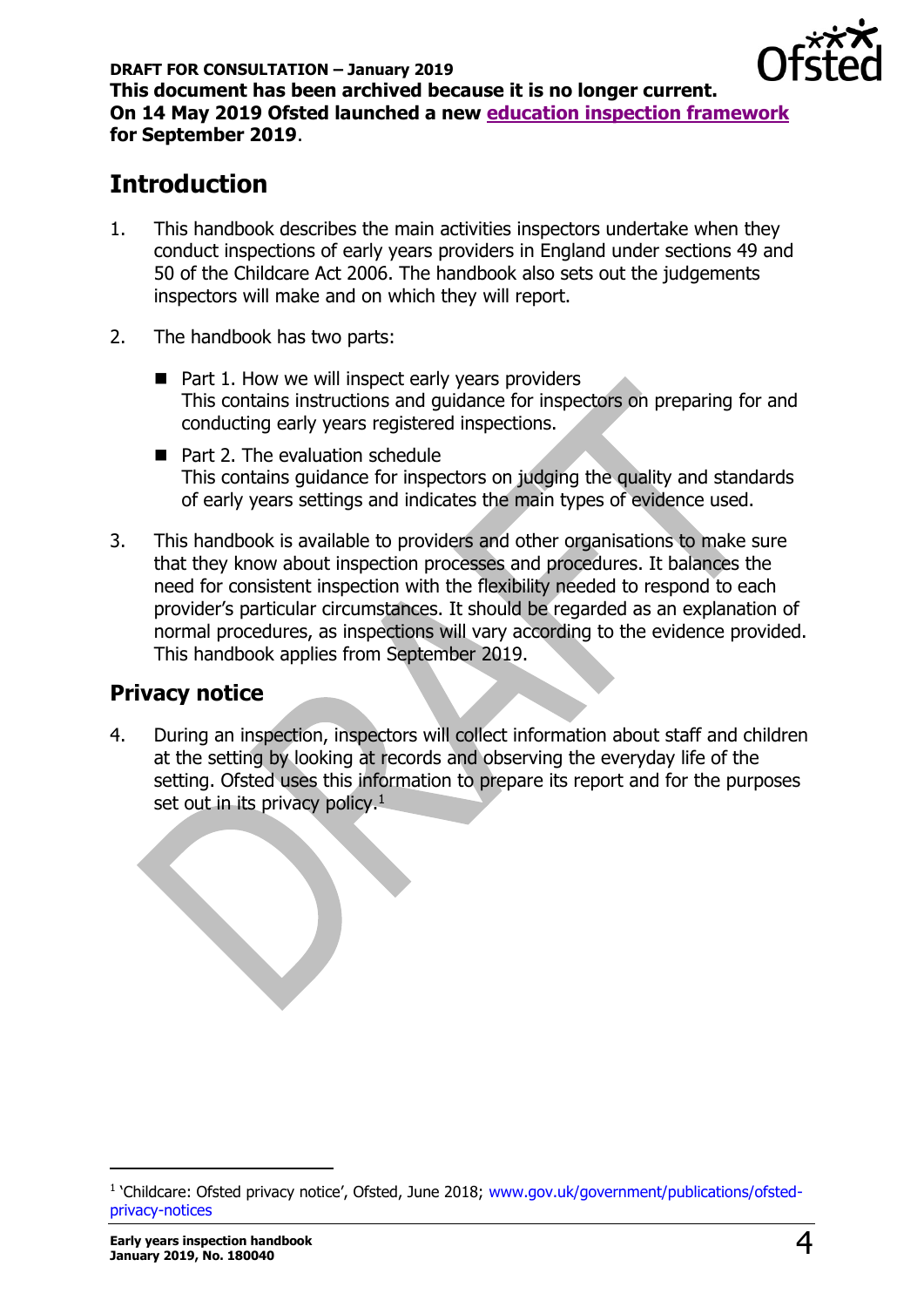# <span id="page-4-0"></span>**Part 1. How we will inspect early years providers**

# <span id="page-4-1"></span>**How we select providers for inspection**

- 5. Once a provider is registered on the Early Years Register, we carry out regular inspections to evaluate the overall quality and standards of its early years provision in line with the principles and requirements of the 'Statutory framework for the early years foundation stage' (EYFS).<sup>2</sup> The current inspection cycle runs from 1 August 2016 to 31 July 2020. Providers on the Early Years Register will normally have their setting inspected at least once within this fouryear cycle. Newly registered providers will normally be inspected within 30 months of their registration date.
- 6. Ofsted prioritises inspections and/or inspects more frequently when it receives a concern about a setting, and risk assessment concludes that an inspection is needed.
- 7. All provision judged as inadequate will be re-inspected within six months.
- 8. All pre-school and nursery provision judged as requires improvement will be reinspected within 12 months.
- 9. Provision that has been given two previous 'requires improvement' judgements is likely to be judged inadequate if there is no improvement at the next inspection. Provision that has been given two previous 'inadequate' judgements is likely to have its registration cancelled if there is no improvement at the next inspection. We may also take steps to cancel a provider's registration at any point if it is no longer meeting requirements.<sup>3</sup>
- 10. The information we receive about early years provision is subject to risk assessment. If this shows that the information is significant enough, it will trigger an inspection or a regulatory visit. We may carry out an inspection within seven days of receiving the information. Depending on the urgency, regulatory visits may take place on the day the information is received. Information about regulatory visits is available in the 'Early years compliance handbook'.
- 11. In inspections that are prioritised as a result of the risk assessment, inspectors must gather evidence that relates back to the concern. They should plan activities – including an interview with the provider – and observations that

 $\overline{a}$ 

<sup>&</sup>lt;sup>2</sup> 'Statutory framework for the early years foundation stage', Department for Education, 2017; [www.gov.uk/government/publications/early-years-foundation-stage-framework--2.](http://www.gov.uk/government/publications/early-years-foundation-stage-framework--2)

<sup>&</sup>lt;sup>3</sup> Enforcement requires the provider to take action to remain compliant with the requirements of the 'Statutory framework for the early years foundation stage'. Our enforcement actions are set out in our 'Early years compliance handbook', Ofsted, August 2015; [www.gov.uk/government/publications/early](https://www.gov.uk/government/publications/early-years-provider-non-compliance-action-by-ofsted)[years-provider-non-compliance-action-by-ofsted.](https://www.gov.uk/government/publications/early-years-provider-non-compliance-action-by-ofsted)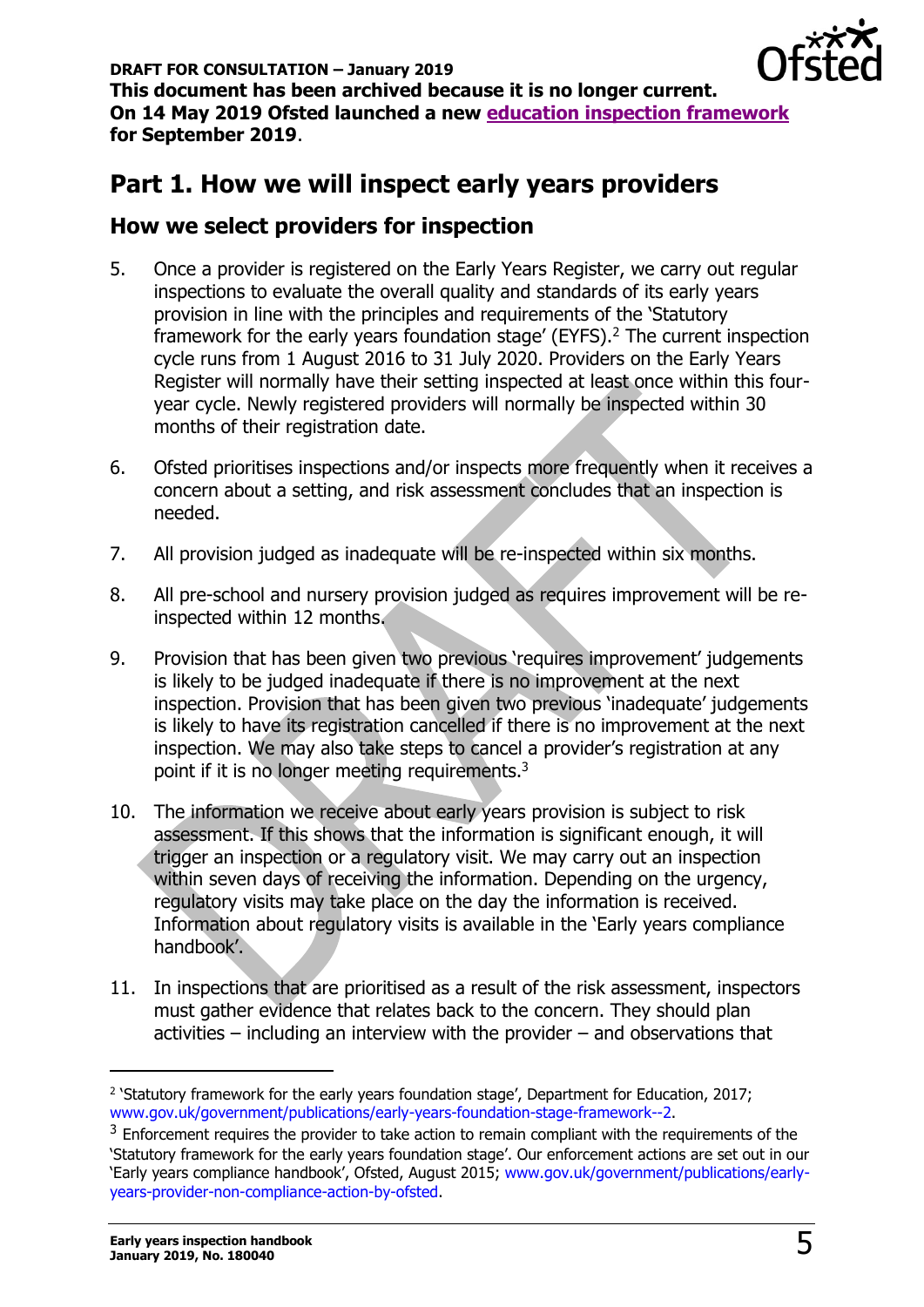

enable them to gather sufficient evidence. The provision may subsequently be judged to be outstanding, good, requires improvement or inadequate, according to the evidence, even if the inspection is taking place because of possible non-compliance. Judgements are not pre-determined. The fact that a provider notifies us of an incident and uses the learning from it to improve the quality of the provision is generally considered to be a sign of a responsible provider. However, a number of notifications, particularly within a short space of time, or that relate to similar incidents, may be indicative of wider weaknesses within the setting. The inspector should consider this when reaching their judgement.

12. When the inspection follows other regulatory action we have taken, the inspector should check that the provider is compliant with any actions or other enforcement measures that result from that action.

# <span id="page-5-0"></span>**No children on roll or present on the day of inspection**

- 13. Some childcare providers and childminders may have no children on roll at the time the inspection is carried out, either because they are not operating fully or because children are not actually present, even though they are on roll.
- 14. In either circumstance, the inspection must not be deferred. However, if it becomes clear during the initial notification telephone call that the provider cares for children only on certain days or part-days, the inspection should be scheduled on one of those days, if practicable. While the provider remains registered with us, they should expect to be inspected at any time.
- 15. Where there are no children on roll, the inspector must make it clear at the start of the inspection (or during the initial notification telephone call) that the inspection will not be a full inspection but a check that the provider continues to be suitable to remain registered. As a result, no grades will be given against the four key judgements. The inspector will make a judgement only on the 'Overall quality and standards of the early years provision', with one of three possible outcomes:
	- met
	- $\blacksquare$  not met with actions
	- not met with enforcement.
- 16. Where a judgement is 'met', the inspector will not make recommendations.
- 17. In instances where the provider does not meet one or more of the learning and development requirements and/or safeguarding and welfare requirements, the inspector must consider a judgement of 'not met' and either issue actions for the provider to take or consider enforcement action. In these cases, the inspector must follow the guidance for inadequate judgements set out later in this handbook.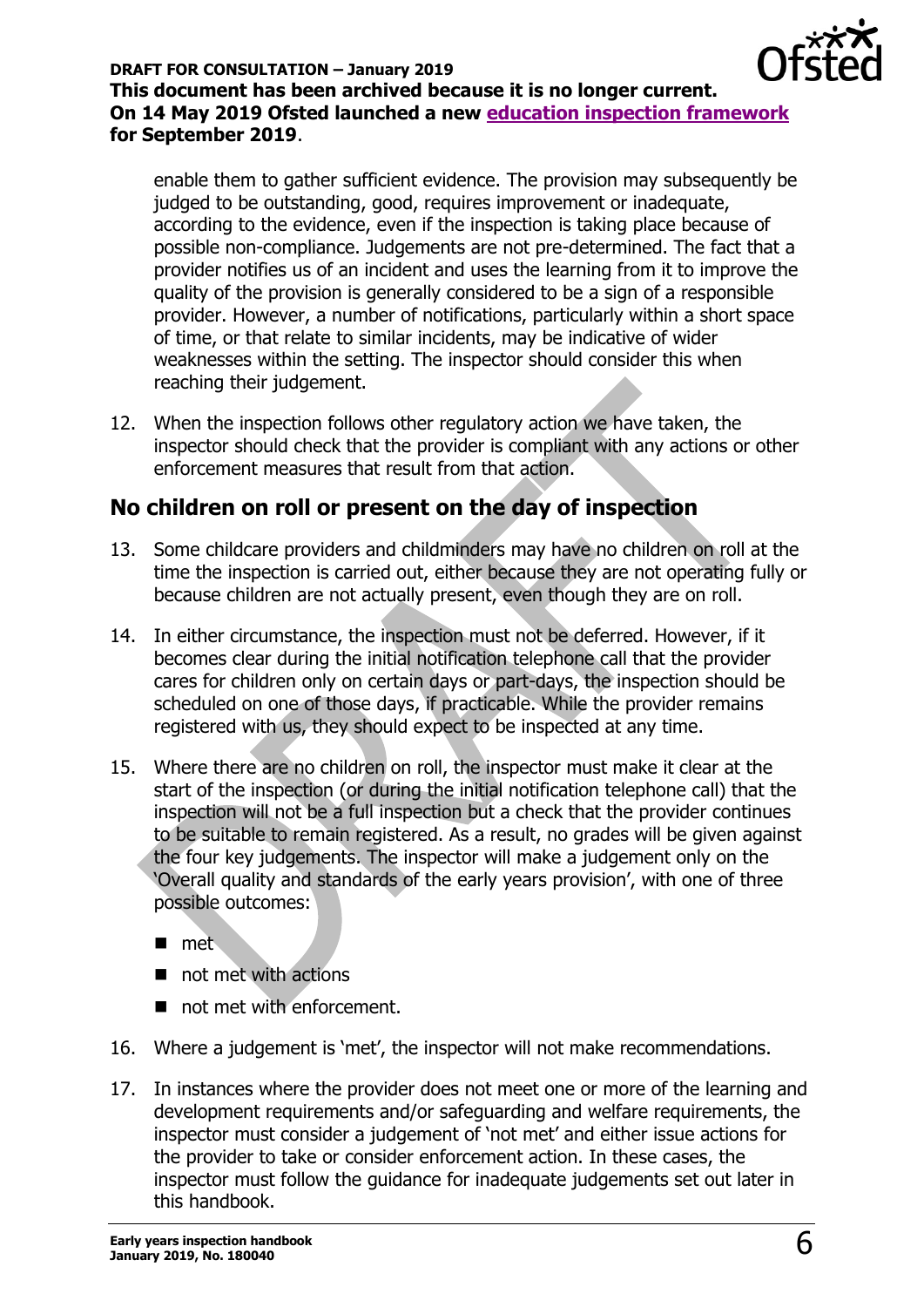

- 18. The majority of inspections affected will be of childminders. A small number may be childcare providers. The main purpose of the inspection is to fulfil our legal duty to inspect registered providers within a defined period and to report in writing on certain matters. The inspection will report on whether the provider continues to demonstrate suitability to remain on the Early Years Register (and, if applicable, the Childcare Register).
- 19. For these inspections, the inspector must assess whether the provider:
	- has premises suitable for the education and care of children
	- can demonstrate sufficient understanding of the EYFS requirements
	- is able to meet the care, learning and development needs of children.
- 20. Providers must confirm that they meet the requirements of the Childcare Register, if applicable.
- 21. The provider must demonstrate how they will:
	- $\blacksquare$  meet the learning and development requirements, if appropriate<sup> $\bar{4}$ </sup>
	- meet the safeguarding and welfare requirements
	- develop and deliver the educational programmes, if appropriate
	- identify children's starting points and ensure that children make progress in their learning through effective planning, observation and assessment, if appropriate
	- safeguard children
	- work in partnership with parents, carers and others
	- offer an inclusive service
	- evaluate their service and strive for continuous improvement.
- 22. The provider should tell the inspector how they have addressed any actions and/or recommendations from the last inspection and how this will improve the provision for children's care and learning.
- 23. If, during the inspection, the provider decides to resign from the Early Years Register and remain registered only on the Childcare Register, the inspector must collect sufficient evidence of compliance with the Childcare Register requirements by referring to the 'Childcare Register requirements: childcare providers on non-domestic or domestic premises'.

<sup>&</sup>lt;sup>4</sup> Some providers do not have to deliver the learning and development requirements. See the 'Statutory framework for the early years foundation stage'.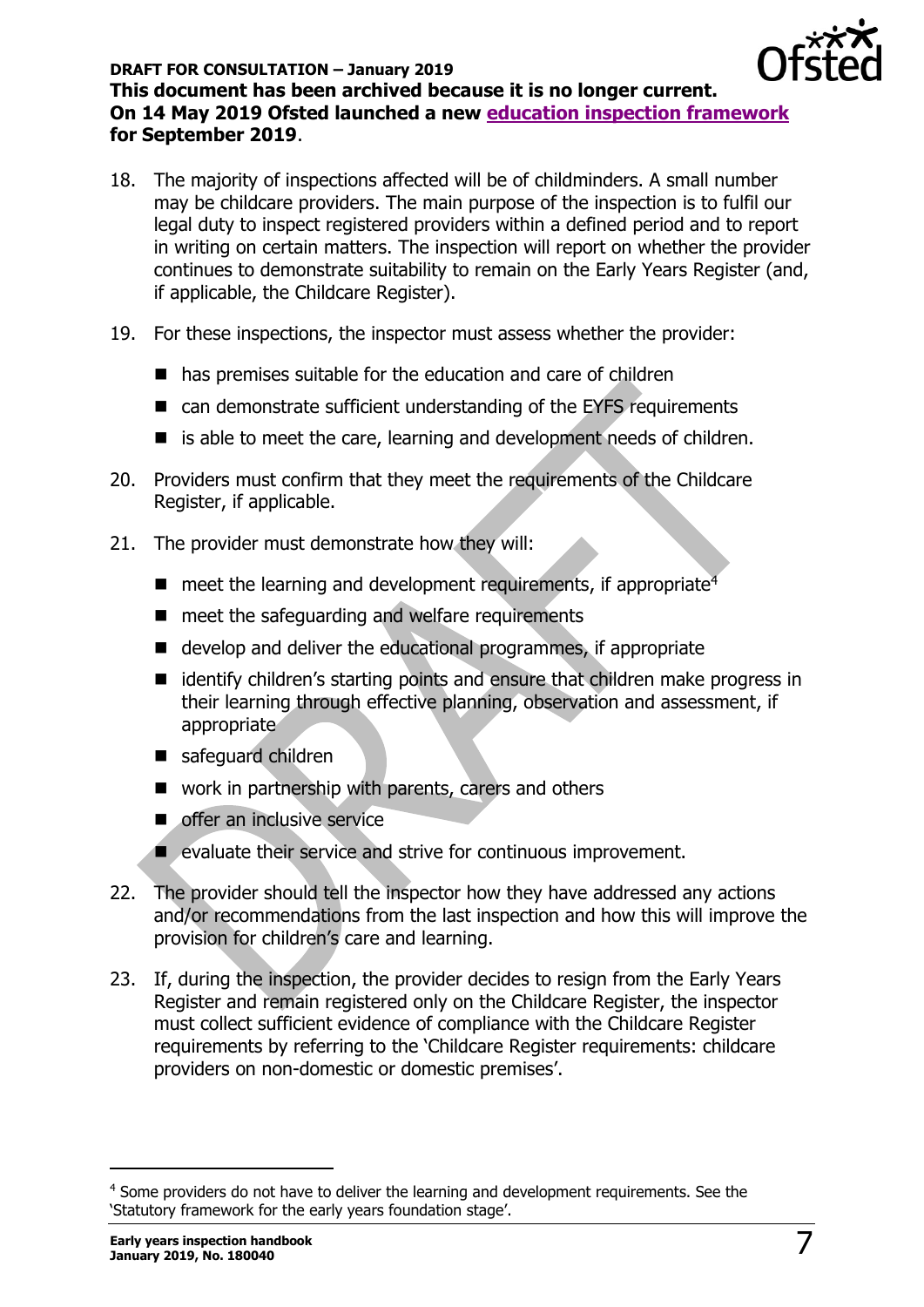

# <span id="page-7-0"></span>**Early years or childcare provision on a school site<sup>5</sup>**

- 24. Schools that take children aged two years and over as part of their early years provision do not normally need to register that provision with Ofsted. The provision for these children will be inspected under the school inspection arrangements.
- 25. Schools that take children younger than two years need to register with Ofsted. This provision will be inspected under the early years inspection arrangements.

# <span id="page-7-1"></span>**Before the inspection**

### <span id="page-7-2"></span>**Inspectors' planning and preparation**

- 26. The inspector must prepare for the inspection by gaining a broad overview of the setting and its history. As part of this preparation, inspectors must check and evaluate information to inform likely lines of inspection enquiry:
	- which register(s) the provider is on and confirm the registration details. If there is any uncertainty about the registration, the inspector must contact their regional duty desk and try to resolve the issue promptly. If this is not possible, the inspector may delay carrying out the inspection until the matter is resolved
	- the accuracy of the information about individuals connected with the registration
	- all the information held on our database
	- details of any concerns received and specifically those they have been asked to follow up
	- previous inspection reports
	- any published information, such as outcome summaries and monitoring letters
	- the progress the provider has made with any actions or recommendations raised at the last inspection or visit
	- the provider's website, if they have one
	- the internet, to see whether any safeguarding or other issues relating to the provider may need to be followed up during the inspection
	- any other information held about the provider.
- 27. Inspectors **must** update the information about the setting in their evidence base and agree this with the provider.

-

<sup>&</sup>lt;sup>5</sup> 'Registering school-based provision', Ofsted, February 2017;

[www.gov.uk/government/publications/factsheet-childcare-registering-school-based-provision](https://www.gov.uk/government/publications/factsheet-childcare-registering-school-based-provision)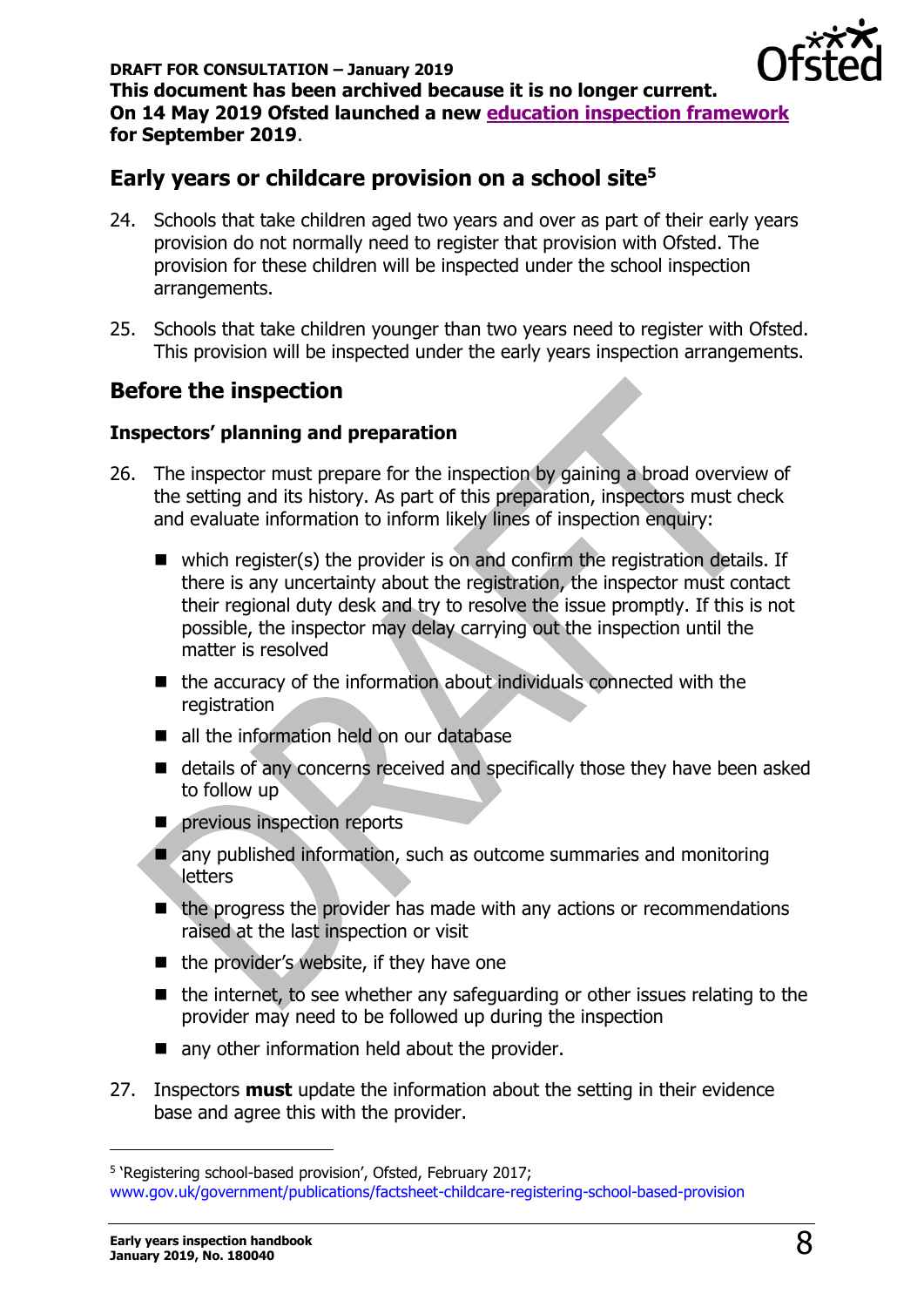

28. Inspectors must take account of the provider's history when planning the inspection and note any concerns in their evidence. These will normally be shared with the provider.

### <span id="page-8-0"></span>**Notification of inspection**

- 29. 'Group provision' will normally receive a telephone call at around midday on the working day before the start of the inspection.
- 30. In group provision, if the provider or their representative is unavailable when the inspection notification call is made to the setting, the inspector should ask to speak to the most senior member of staff available.
- 31. If all reasonable steps have been taken to make contact with the setting but the inspector has not been able to speak to anyone, then the inspection will continue the following day without notice.
- 32. Childminders or group providers that do not operate regularly, such as summer play schemes, will usually receive a call no more than five days before the inspection to check which days they are operating and whether there are children on roll and present. The inspector must not specify any proposed dates for the inspection but should indicate the time of day by when the inspection will start. This will allow the childminder to leave the house if the inspector has not arrived by that time.
- 33. The telephone call is the first opportunity to initiate a professional relationship between the inspector and the provider or their representative. It should be short and focused on practical issues. Inspectors should not use this conversation to probe for information or start inspecting.
- 34. The purpose of the notification call is to:

■ inform the setting of the inspection

- make the setting aware of Ofsted's privacy notice
- confirm the setting's registration status and clarify any issues relating to the registration
- make the setting aware of its statutory duty to inform parents of the inspection
- make arrangements for the inspection; this includes an invitation to the provider or their representative (normally the manager) to take part in joint observations
- make arrangements for discussions with key staff, including the manager or the named deputy in the manager's absence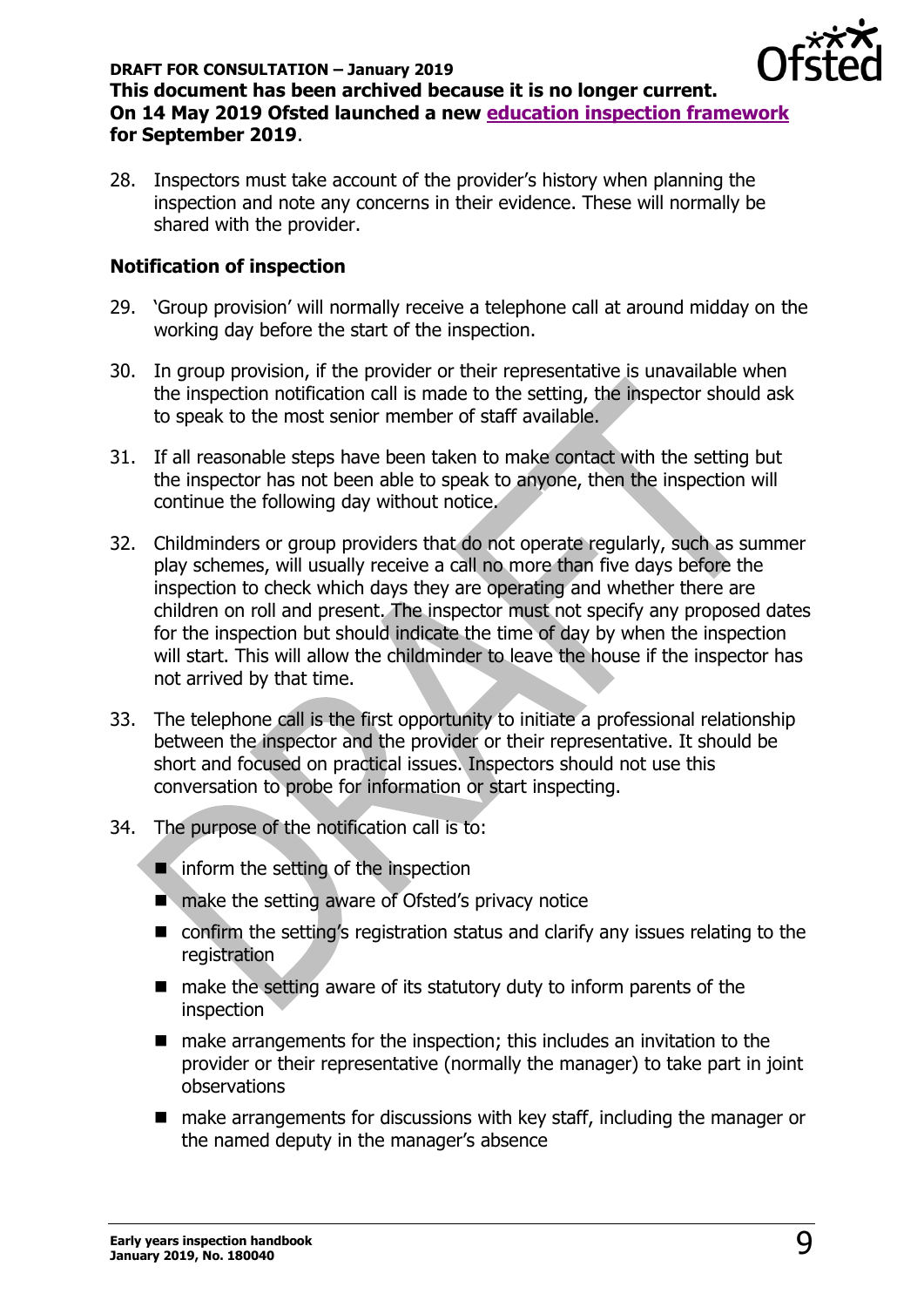

- $\blacksquare$  make arrangements for a meeting with the nominated person, where appropriate, to give them the opportunity to be present at the feedback meeting
- ask that relevant documents are made available as soon as possible from the start of the inspection (see list below)
- provide an opportunity for the setting to ask questions about the inspection
- find out the age range of children, numbers on roll and the times at which the setting is open
- find out whether the setting provides any funded places and/or receives early years pupil premium funding
- find out about any additional support and/or arrangements for children with special educational needs and/or disabilities (SEND)
- find out whether any children attending the setting are subject to a child protection plan or child in need plan
- find out whether the setting is either providing support for or receiving support from other settings. If so, inspectors should include this information, giving the names of the setting(s) in the 'setting details' section of the report. This should include any such activity over the previous 12 months.
- 35. Inspectors should tell the provider that the relevant documentation and information they are likely to need access to includes:
	- a list of current staff and their qualifications, including in paediatric first aid
	- a register/list showing the date of birth of all children on roll and routine staffing arrangements
	- $\blacksquare$  a list of children present at the setting during the inspection (if not shown on the register)
	- any information about pre-planned interruptions to normal routines during the inspection, such as off-site visits
	- the Disclosure and Barring Service (DBS) records and any other documents summarising the checks on, and the vetting and employment arrangements of, all staff working at the setting
	- all logs that record accidents, exclusions, children taken off roll and incidents of poor behaviour
	- all logs of incidents of discrimination, including racist incidents
	- complaints log and/or evidence of any complaints and their resolutions
	- safeguarding and child protection policies
	- risk assessment, fire-safety arrangements and other policies relating to health and safety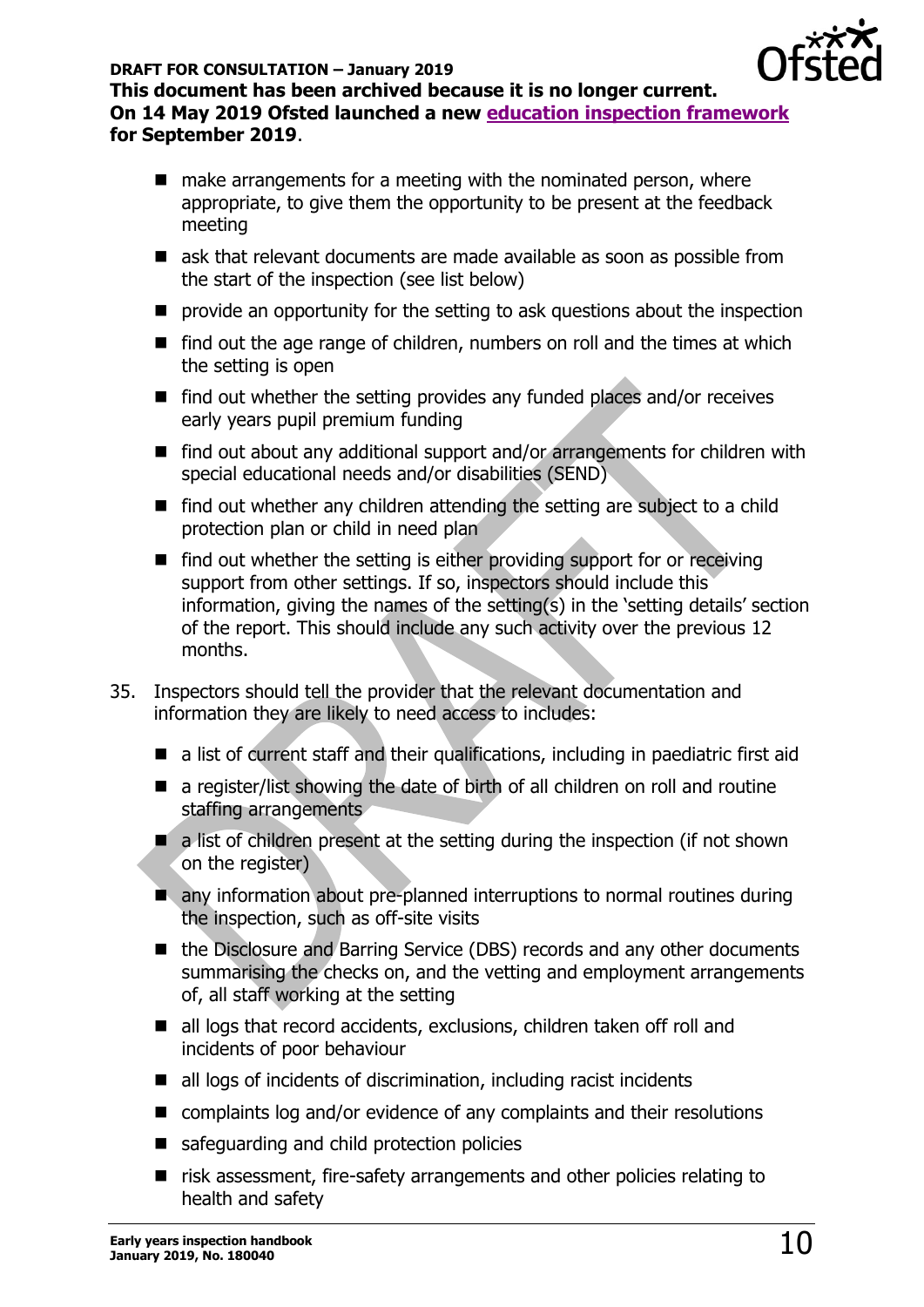

- $\blacksquare$  a list of any referrals made to the designated person for safeguarding, with brief details of the resolutions
- a list of all children who are an open case to social care/children's services and for whom there is a multi-agency plan
- $\blacksquare$  information about the supervision of staff (in group provision)
- information about training and/or career professional development of staff
- any reports of external evaluation of the setting.
- 36. Childminders are not required to provide inspectors with written policies but must be able to explain their procedures in relation to the above.

# <span id="page-10-0"></span>**Requests for deferral or rescheduled inspection**

- 37. If a setting requests a deferral of its inspection, the inspector must immediately make Ofsted aware of this. We will decide whether the request should be granted in line with our deferral policy.<sup>6</sup> The absence of the provider or manager, or having no children on roll, are not valid reasons for deferral. Decisions will be made on a case-by-case basis.
- 38. Where possible, a setting that has no children present on the planned day of inspection, but is operating at other times during the week, should have its inspection rescheduled for one of those days.
- 39. Inspections that are prioritised as a result of risk assessment will not be deferred, even if there are no children on roll or present at the time of the visit.

# <span id="page-10-1"></span>**Inspection without prior notification**

- 40. We may conduct inspections without notice. This normally, but not exclusively, happens when inspections are prioritised because of concerns that have been expressed about the setting. When the inspection is conducted without notice, the inspector will:
	- introduce themselves and show the provider their identification; the inspector must allow the provider time to look at their identification and to contact us to confirm the identity of the inspector should they wish to do so
	- ask the provider to display the **notice of inspection** so that parents are aware that an inspection is taking place
	- make arrangements to talk to parents; this may be almost immediately if parents are present
	- confirm the accuracy of  $-$  or any changes to  $-$  the information about the setting

<sup>&</sup>lt;sup>6</sup> 'Deferral of Ofsted inspections: information for providers', Ofsted, June 2016; [www.gov.uk/government/publications/deferring-ofsted-inspections.](http://www.gov.uk/government/publications/deferring-ofsted-inspections)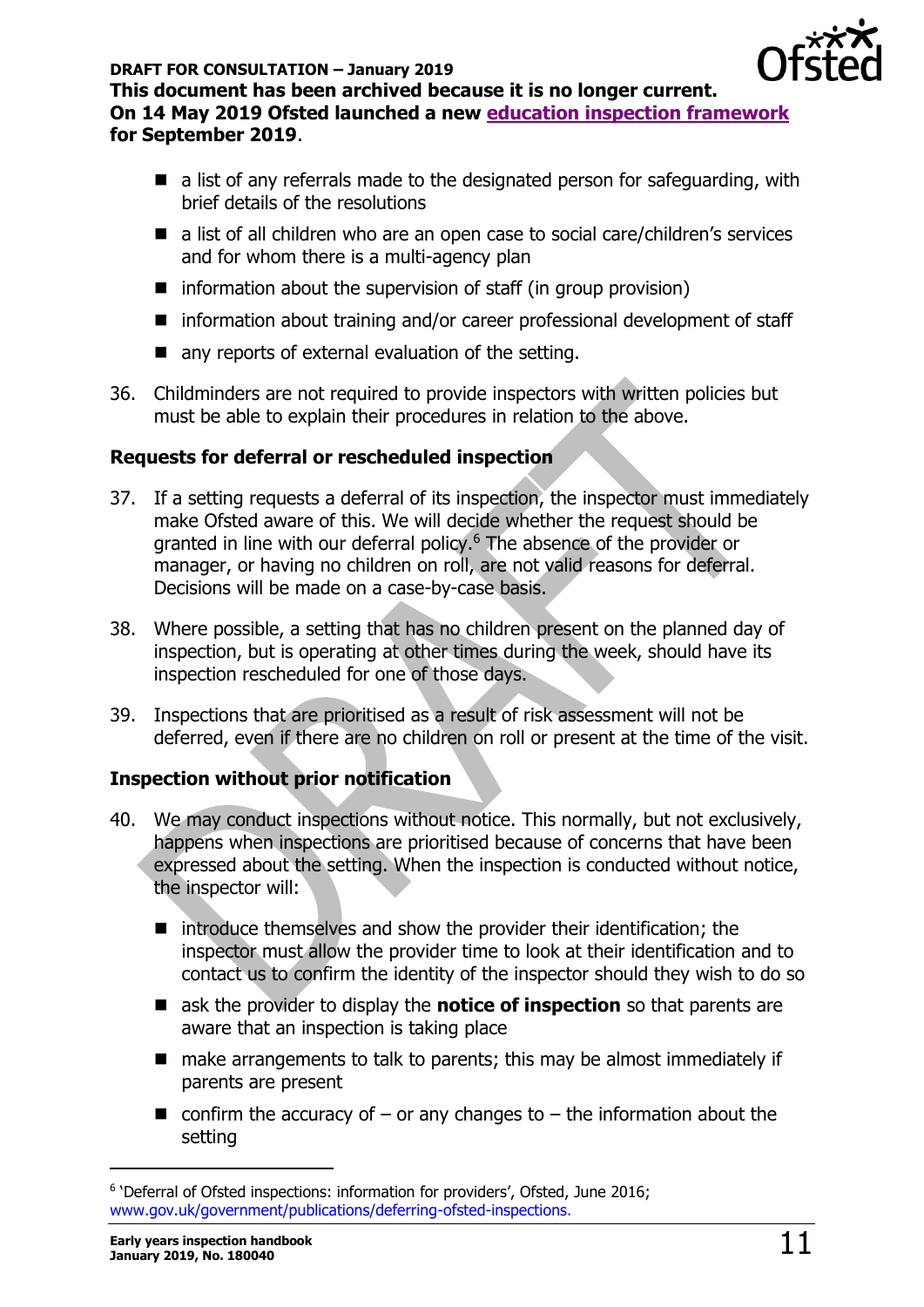

**This document has been archived because it is no longer current. On 14 May 2019 Ofsted launched a new [education inspection framework](https://www.gov.uk/government/collections/education-inspection-framework) for September 2019**.

- agree a timetable for inspection activities, to include joint observations if these have been agreed
- conduct a tour of the premises to follow up any issues that arise
- check staff qualifications, including paediatric first aid, and record them in their evidence base
- arrange meetings with the provider and/or their representative at a mutually convenient time during the inspection
- $\blacksquare$  refer to any concerns that have led to the inspection being prioritised, remaining mindful of the need to maintain confidentiality and to protect sensitive information and the identities of any complainants
- $\blacksquare$  arrange meetings with staff.

# <span id="page-11-0"></span>**Safeguarding**

- 41. Inspectors will always have regard to how well children are helped and protected so that they are kept safe. Although inspectors will not provide a separate grade for this key aspect of a provider's work, they will always make a written judgement in the leadership and management section of the report about whether or not the arrangements for safeguarding children are effective.
- 42. We have published a document that sets out the approach inspectors should take to inspecting safeguarding in all the settings covered by the framework. It should be read alongside the framework and handbooks:
	- 'Inspecting safeguarding in early years, education and skills settings'.<sup>7</sup>
- 43. It is also essential that inspectors are familiar with and take into account the statutory guidance in relation to safeguarding:

■ 'Working together to safeguard children'.<sup>8</sup>

# <span id="page-11-1"></span>**During the inspection**

### <span id="page-11-2"></span>**Days allocated to inspection and inspection team members**

- 44. The time spent on inspection normally depends on the size of the provision. Most inspections are carried out by one inspector.
- 45. When inspecting:

 $\overline{a}$ 

■ a childminder, the inspector will normally be on site for about three hours

<sup>&</sup>lt;sup>7</sup> 'Inspecting safeguarding in early years, education and skills settings', Ofsted, October 2018; [www.gov.uk/government/publications/inspecting-safeguarding-in-early-years-education-and-skills](http://www.gov.uk/government/publications/inspecting-safeguarding-in-early-years-education-and-skills-from-september-2015)[from-september-2015.](http://www.gov.uk/government/publications/inspecting-safeguarding-in-early-years-education-and-skills-from-september-2015)

<sup>&</sup>lt;sup>8</sup> 'Working together to safeguard children', Department for Education, July 2018; [www.gov.uk/government/publications/working-together-to-safeguard-children--2.](http://www.gov.uk/government/publications/working-together-to-safeguard-children--2)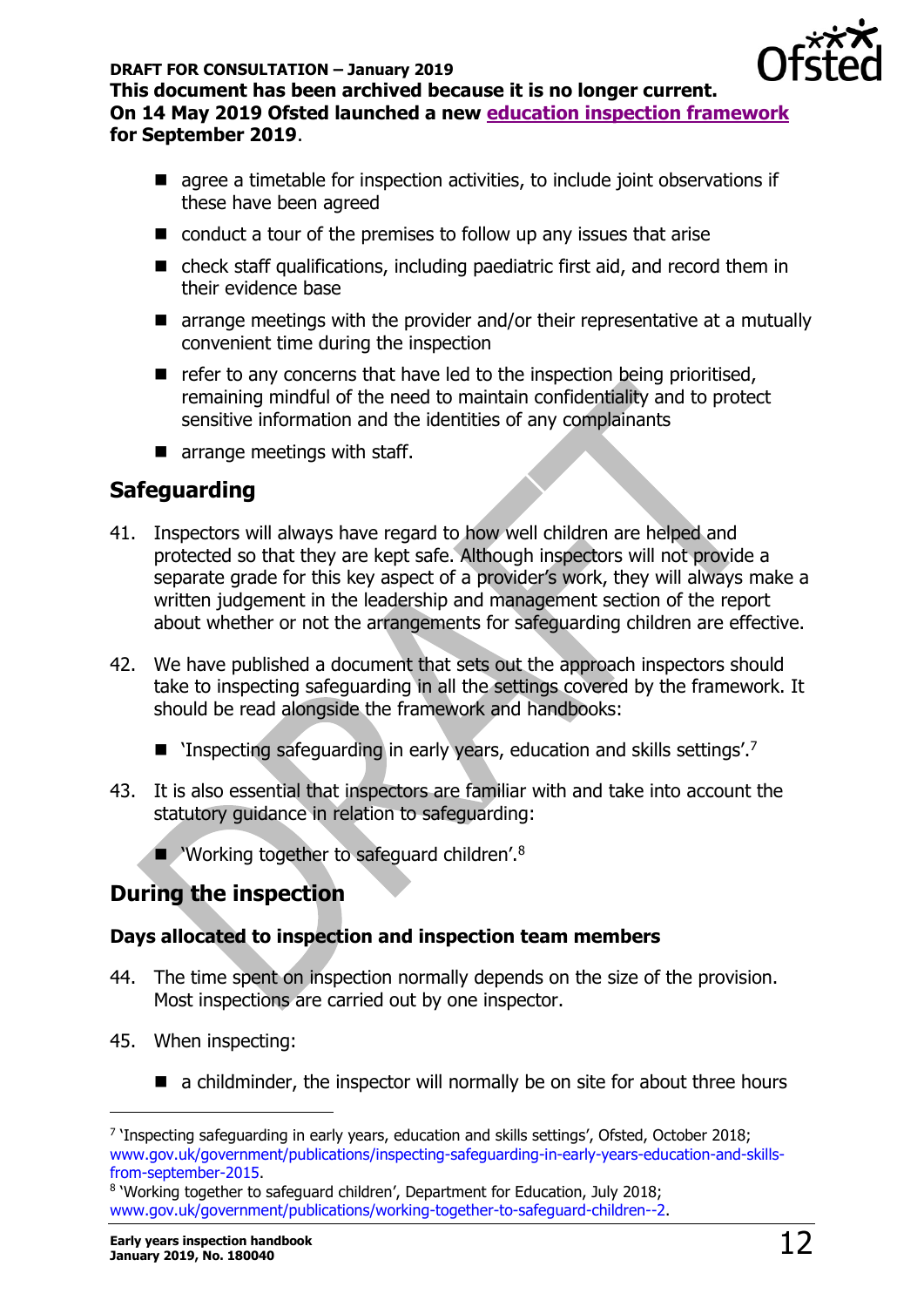

- group provision that operates sessional restricted hours, the inspector will normally be present for about four hours
- $\blacksquare$  group provision open for a full day, the inspector will normally be on site for at least six hours
- $\blacksquare$  large provision, the inspection may be carried out by more than one inspector or be carried out over more than one day.

# <span id="page-12-0"></span>**The start of the on-site inspection**

- 46. On entering the setting, inspectors must introduce themselves and show the provider their identification. The inspector must allow the provider time to check the identification and to contact us to confirm it, should they wish to do so. In group settings, the inspector must ensure that the provider has been informed of their arrival.
- 47. The inspector should meet the provider or representative briefly at the beginning of the inspection to:
	- confirm the accuracy of  $-$  or any changes to  $-$  the information about the setting
	- ask for information about staff absences, children on roll and other practical matters
	- $\blacksquare$  ask the provider to display the notice of inspection  $-$  if this has not already been done  $\sim$  so that parents are aware that an inspection is taking place
	- agree a timetable for inspection activities, including joint observations; inspectors must offer the provider or their representative the opportunity to take part in joint observations and their response must be recorded
	- tour the premises to follow up any issues that arise during the inspection
	- make arrangements for a longer meeting at a convenient time with the provider or their representative to discuss the setting's evaluation of the quality of provision and other matters relating to leadership and management
	- confirm arrangements for providing feedback at the end of the inspection and, for group provision, request that the nominated individual or their representative is invited
	- $\blacksquare$  make arrangements to talk to parents this may be almost immediately if parents are present – and to check that the provider has informed them about the inspection
	- check staff qualifications and record them in the evidence base.
- 48. If the inspection is being conducted without notice, the inspector should refer to any concerns that have led to the inspection being prioritised. The inspector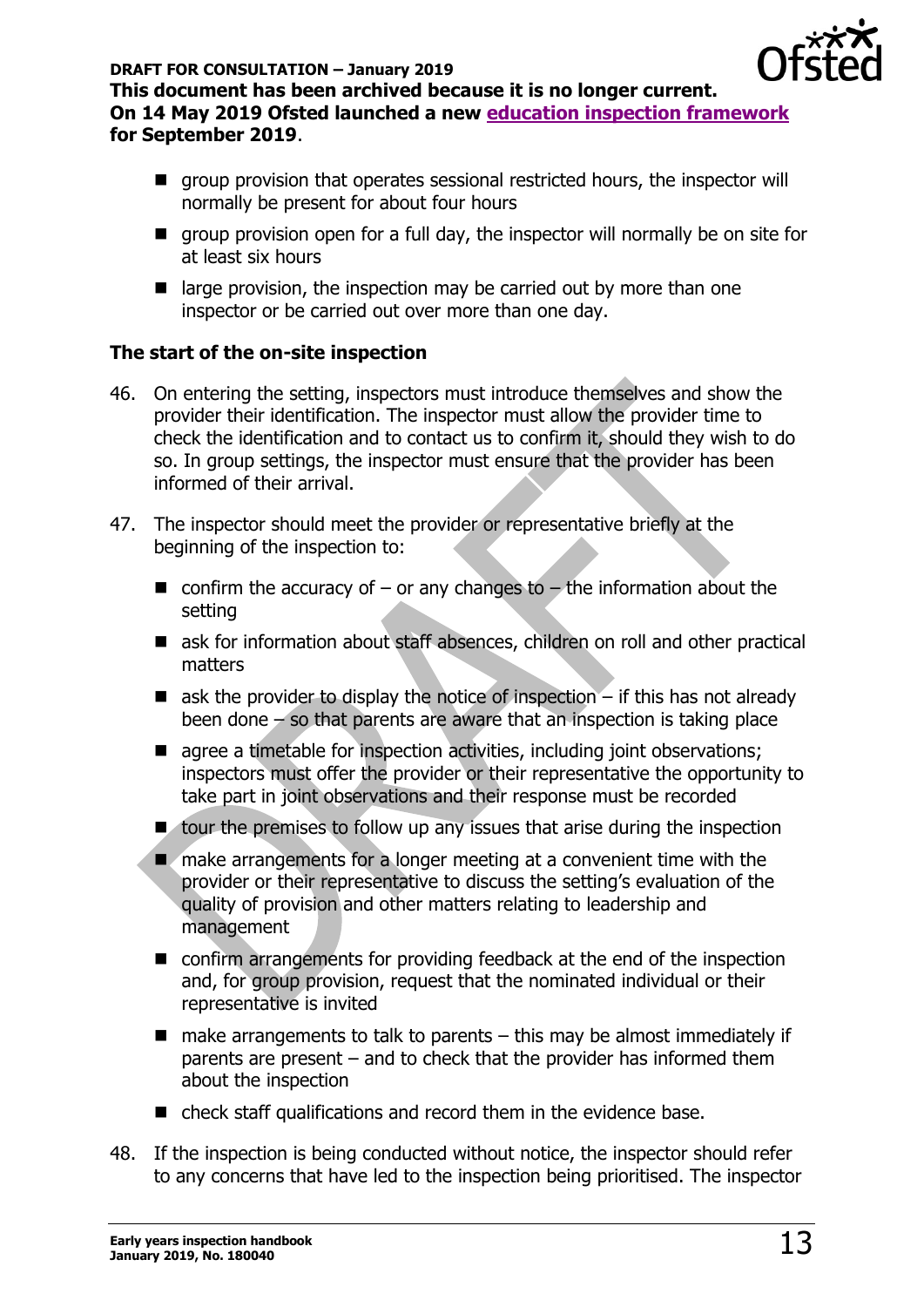

should be aware of the need to maintain confidentiality and to protect fully any sensitive information relating to complainants.

49. If there is more than one inspector, a short team meeting should clarify inspection activities, the areas to be explored initially and individual roles and responsibilities.

### <span id="page-13-0"></span>**Gathering and recording evidence**

- 50. Inspectors must spend as much time as possible gathering evidence about the quality of care, teaching and learning by:
	- observing the children at play
	- talking to the children and practitioners about the activities provided
	- talking to parents to gain their views on the quality of care and education provided
	- observing the interactions between practitioners and children
	- gauging children's levels of understanding and their engagement in learning
	- talking to practitioners about their assessment of what children know and can do and how they are building on it
	- observing care routines and how they are used to support children's personal development
	- evaluating the practitioners' knowledge of the statutory early years curriculum.
- 51. In **group provision**, the inspector **must** track the experiences and development levels of a representative sample of children. The inspector must track two or more children. The inspector should discuss with the provider the relevant children's starting points and their progress. The evidence collected **must** refer to:
	- the practitioner's knowledge of each child
	- the progress check for any children aged two
	- the impact of any early years pupil premium funding on the children's development
	- $\blacksquare$  the quality of support for any children with SEND
	- the discussions held with each child's key person and how they decide what to teach
	- how well children are developing in the prime and specific areas of learning that help them to be ready for their next stage of education, including school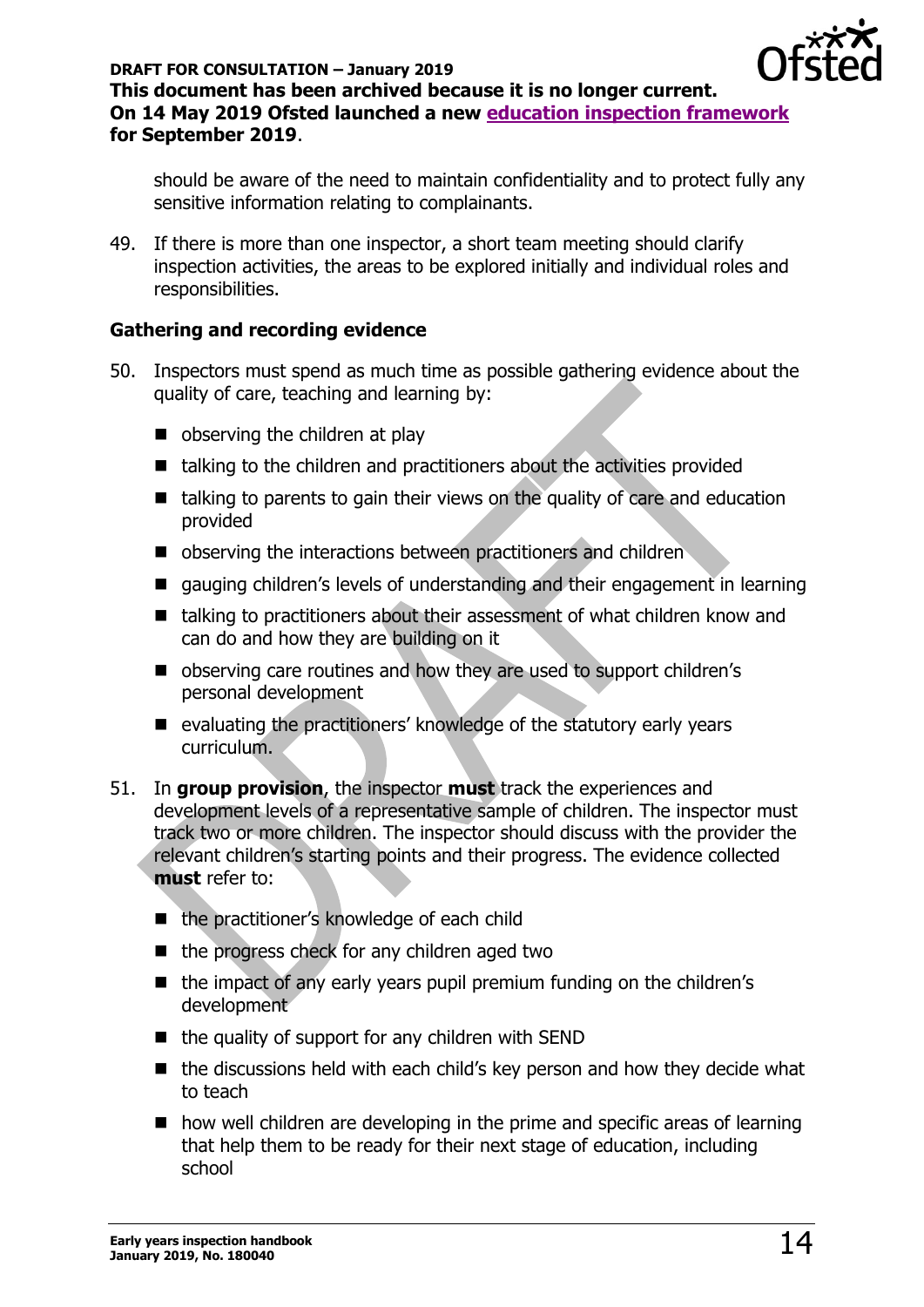

- the reason why children may not receive their full entitlement to early education and the impact that has on them, particularly those from disadvantaged backgrounds and those with SEND. If any of the children are eligible for the early years pupil premium or subject to a child protection plan or child in need plan, at least one of them must be included in the sample of those tracked.
- 52. As childminders have only a small number of children, inspectors are not able to track a sample of children in the same way. Nevertheless, the same principles apply in terms of evaluating the childminder's practice and its impact on children's learning, development and well-being.
- 53. Inspectors must record their evidence clearly and succinctly. All sections of the evidence base must be completed before the end of the inspection. Inspectors may make handwritten notes, but these must be transferred to the electronic evidence as soon as possible after the end of the inspection. It is essential that the evidence accurately reflects discussions with staff and managers. Individuals can be named in inspection evidence if it is necessary to identify them and to avoid confusion. Inspectors should identify clearly any information that was provided in confidence.
- 54. The evidence underpinning the judgements and areas for improvement must be used to summarise the main points for feedback and to write the report.
- 55. The electronic evidence and any handwritten notes may be scrutinised for the purposes of retrieval or quality assurance monitoring or as a source of evidence in the event of a complaint or a Freedom of Information request.

### <span id="page-14-0"></span>**Using the setting's own analysis of its strengths and weaknesses during the inspection**

- 56. Leaders and managers of settings should have an accurate view of the quality of their provision and know what to improve. They do not need to produce a written self-evaluation, but should be prepared to discuss the quality of education they provide – and how well they meet the development and care needs of the children – with the inspector. Inspectors will consider how well leaders and managers evaluate their provision and know how they can improve it or maintain its high standards.
- 57. The inspector must meet the provider or their representative to discuss how they evaluate their practice. Normally, the discussion should be at a point in the inspection that gives the inspector enough time to follow up any matters discussed. To test the accuracy of the setting's analysis, the inspector will observe children learning, staff caring and teaching, and the safety and suitability of the premises. The inspector will discuss how the provider evaluates the quality of its provision, checking whether they take account of the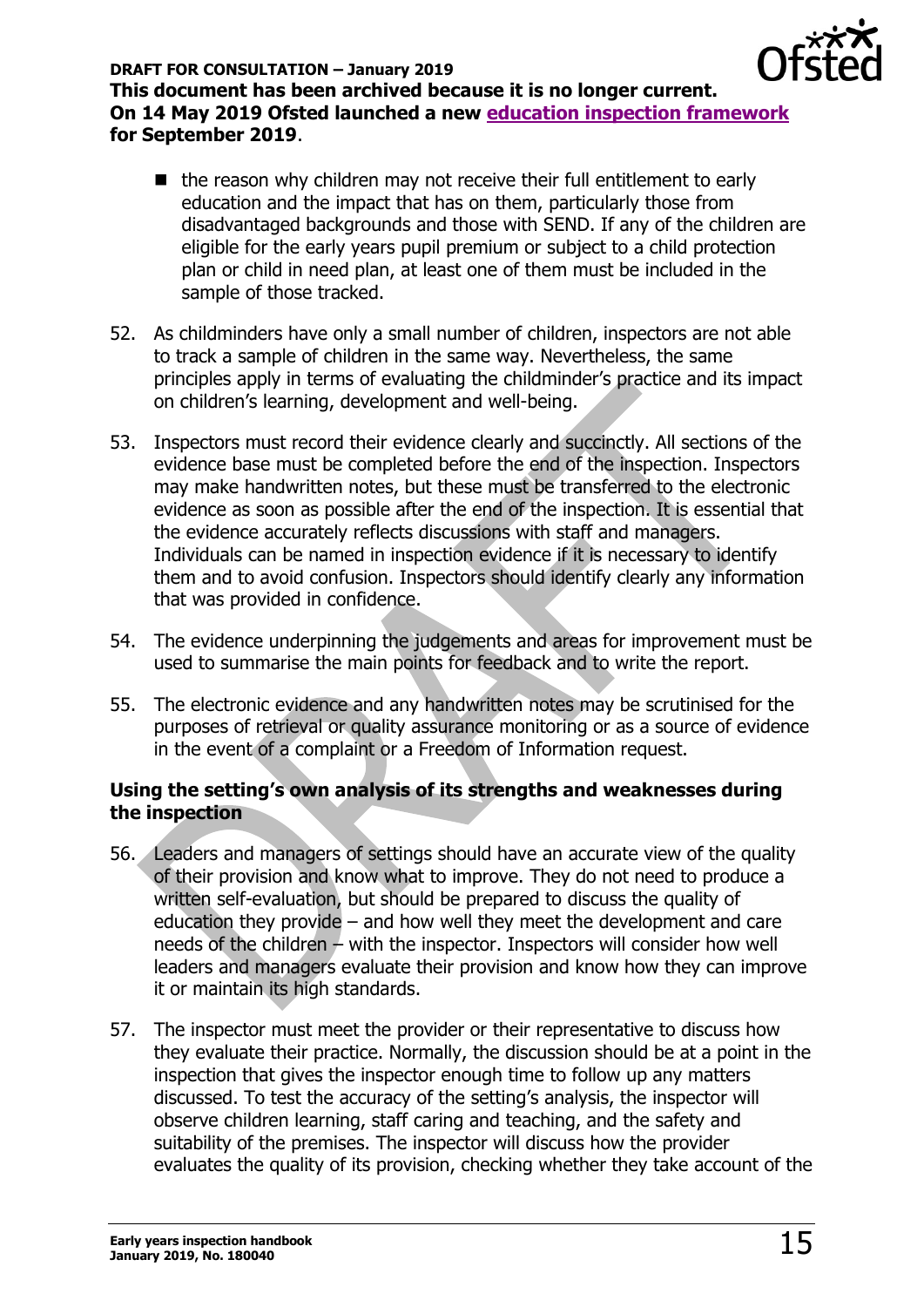

views of parents and the progress made by the children to determine what it needs to improve.

58. During the inspection, inspectors will use the information provided to test whether the provider's view of the quality of the setting is realistic and to gauge what needs to improve.

### <span id="page-15-0"></span>**Observation and discussion**

- 59. Inspectors must discuss with leaders and practitioners what they intend children to learn, know and do as a result of the curriculum offer. They must follow this discussion through in their observations and discussions with children at play and staff interactions.
- 60. Inspectors must not advocate a particular method of planning, teaching or assessment. They must not look for a preferred methodology but must record aspects of teaching and learning that they observe to be effective and identify what needs to improve.
- 61. Inspectors do not expect to see documentation other than that set out in the EYFS. They will use the evidence gathered from discussions and observations to help judge the overall quality of the curriculum provided for children.
- 62. Inspectors must spend most of the inspection time gathering first-hand evidence by observing the quality of the daily routines and activities of children and staff. These observations enable inspectors to judge the contribution practitioners make to children's learning, progress, safety and well-being. They should enable them to collect sufficient evidence to support detailed and specific recommendations about improvements needed to the quality of education, personal development, behaviour and attitudes, and leadership and management.
- 63. In group settings, inspectors should observe as many staff as possible to ensure that an accurate picture of the overall quality of interactions between practitioners and children can be gained.
- 64. When observing interactions between staff and children, inspectors should consider how well staff:
	- engage in dialogue with children
	- watch, listen and respond to children
	- model language well
	- read aloud and tell stories to children
	- $\blacksquare$  sing action songs, nursery rhymes and games
	- encourage children to express their thoughts and use new words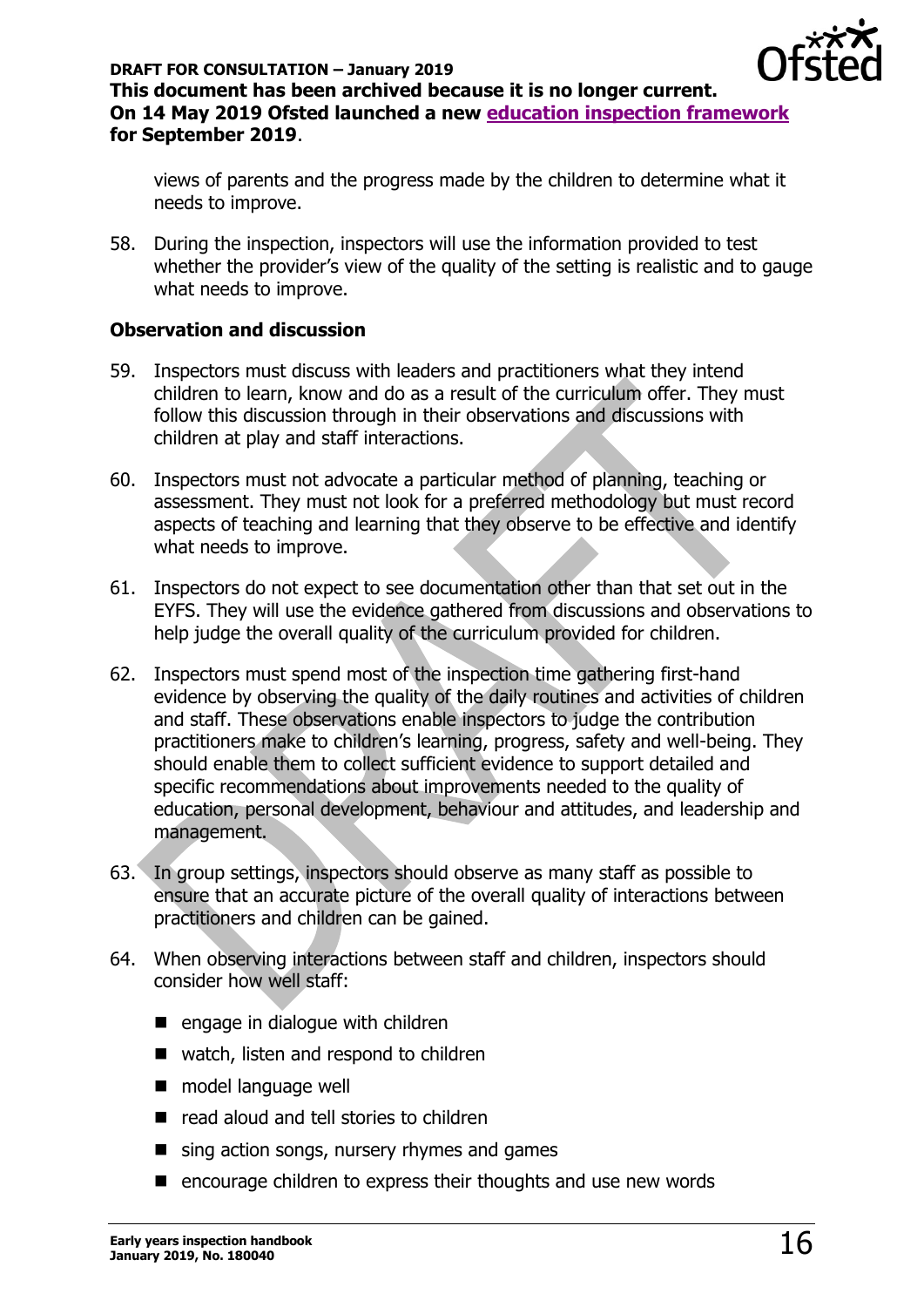

#### **DRAFT FOR CONSULTATION – January 2019**

**This document has been archived because it is no longer current. On 14 May 2019 Ofsted launched a new [education inspection framework](https://www.gov.uk/government/collections/education-inspection-framework) for September 2019**.

- support independence and confidence
- encourage children to speculate and test ideas through trial and error
- enable children to explore and solve problems
- behave as an excellent role model for children to copy
- support children to recognise and respond to their own physical needs
- attend to children's personal needs
- deal with children's care arrangements, including intimate care, the levels of privacy afforded to children and the supervision arrangements when undertaking personal hygiene tasks.
- 65. Inspectors will also discuss children's development with staff as part of the inspection. Much of this will be through incidental conversations prompted by observing the children at play and the interactions between them and adults.
- 66. Where the quality of practice is weak, the inspector must talk to the provider about what has been observed. The inspector should also ask about any action the provider is taking to bring about improvement.
- 67. The inspector should always invite the provider or a nominated senior member of staff – such as the manager or early years professional – to take part in one or more **joint observations** of activities, care routines and/or scrutiny of the progress children make. If the provider declines the opportunity to take part in joint observations, this should be recorded in the evidence base, along with the reason given.
- 68. Joint observations should enable the inspector to:
	- gain an insight into the effectiveness of the provision's professional development programme for practitioners
	- check the provider's view of staff's interactions with children
	- assess the quality of the implementation of the **curriculum**/educational programmes
	- assess how effectively the manager supports staff to promote the learning and development of all children.
- 69. Following a joint observation, the inspector should note any differences or similarities between the provider's evaluation and their own.
- 70. When childminders work alone, it is not possible to carry out joint observations in the same way. However, it is possible for the inspector and childminder to observe individual children together and discuss their learning, progress and behaviour as part of the activities that the children are engaged in. The inspector should follow this up with a further discussion about what the child has learned and what the childminder might do next to help the child make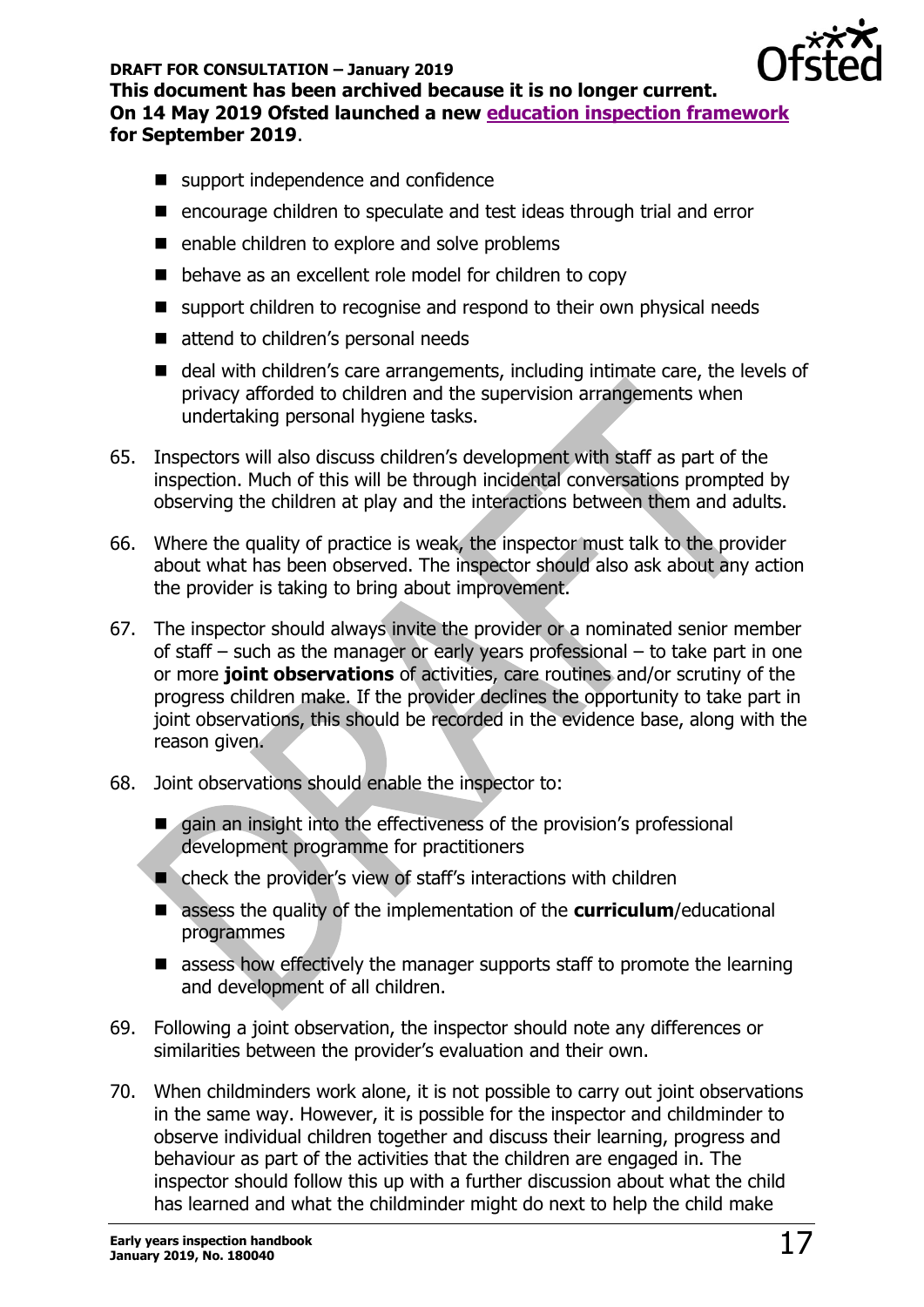

progress. If childminders have assistants, a joint observation of one assistant may be possible.

### <span id="page-17-0"></span>**Evaluating policies and procedures**

- 71. Childcare providers are required to have written policies and procedures, as set out in the 'Statutory framework for the early years foundation stage'. Childminders are not required to have these in writing, but they must make sure that they have effective policies and procedures in place and that any assistants are aware of these and can explain them to parents and others when requested.
- 72. All providers, including childminders, are expected to keep their written records in English.
- 73. If, during an inspection, providers ask whether they may keep documents off the premises, the inspector may agree to this as long as the documents can be made easily available by the end of any visit or inspection. The inspector should record such agreements and liaise with their regional point of contact within Ofsted to confirm that these agreements are in place.
- 74. In addition to meeting the EYFS requirements, providers must comply with other legislation. This includes legislation relating to **safeguarding**, employment, anti-discrimination, health and safety, and data collection. If the inspector identifies concerns that may relate to other legislation, they must notify their regional point of contact within Ofsted. A decision will then be made about what action should be taken and whether there should be liaison with the other agencies.
- 75. The inspector **must** check all DBS records and paediatric first-aid certificates, and record in the evidence base that they have done so.
- 76. It is not necessary for an inspector to check all policies held by the provider. However, they should consider:
	- a sample of induction, training and professional development records
	- recruitment records
	- staff qualifications and deployment
	- staff training for safeguarding practice and procedures
	- records of complaints.
- 77. The inspector may also check a small sample of other policies, procedures and documentation if potential non-compliance is identified, especially when inspections have been prioritised.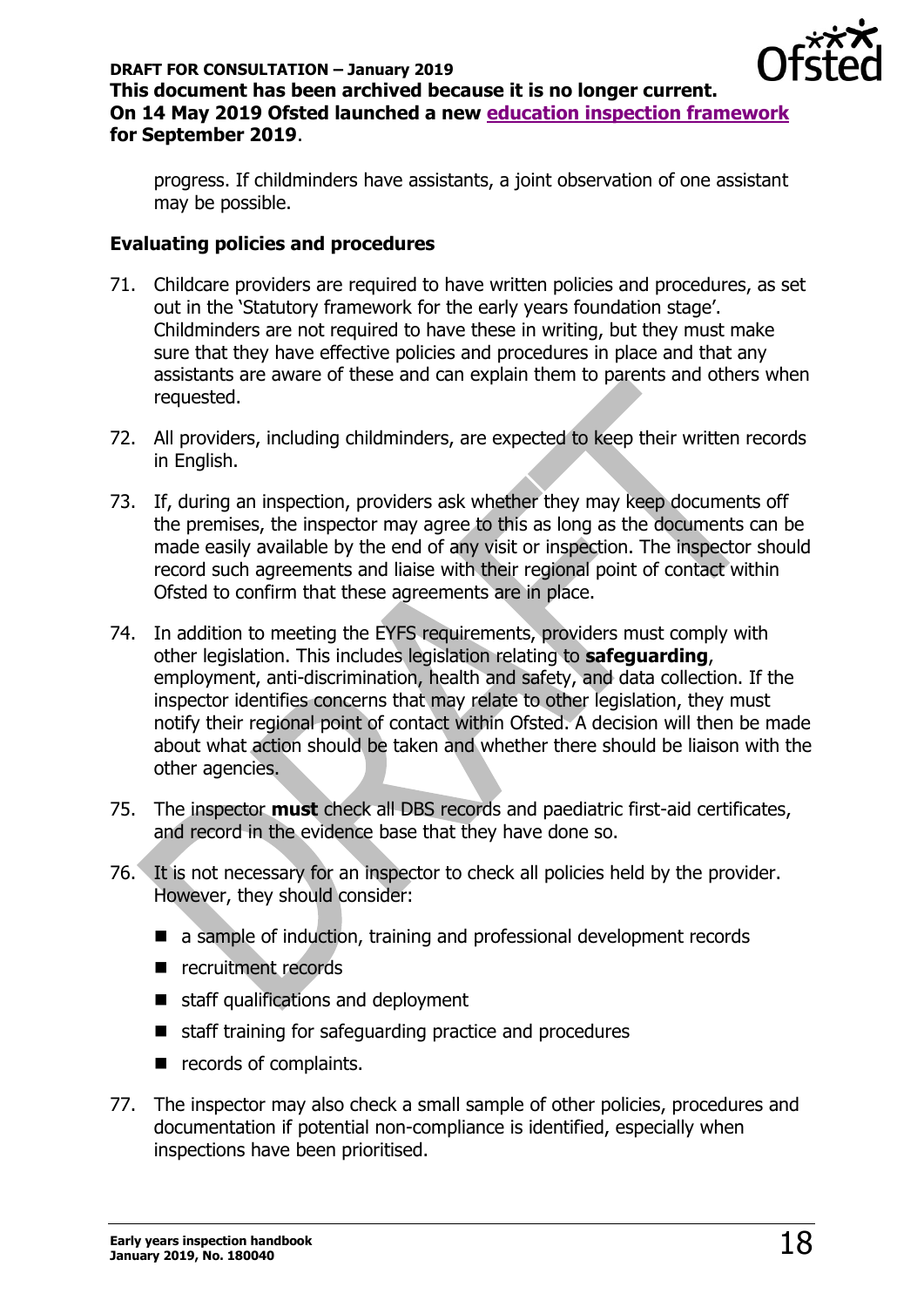

#### <span id="page-18-0"></span>**Meetings with parents**

- 78. Wherever possible, the inspector must find out the views of parents during the inspection, including any parents who ask to speak to them. This will contribute to judgements about how well the provision works in partnership with parents to support children's learning and development, and the promotion of their well-being.
- 79. If the provision has been notified in advance, parents will know that an inspection is taking place. The inspector should consider the arrival times of children and parents to the setting and should set aside time to speak to parents.
- 80. If the timing of the inspection means that it is not possible to gain parents' views directly, the inspector must check how the provider obtains and uses their views to improve its service. If there is no evidence relating to this, the inspector must consider whether the partnership with parents is good enough.

### <span id="page-18-1"></span>**Meeting with the provider and/or their representative**

- 81. The inspector must meet the provider or, if the provider is not present, the manager. The inspector must consider the best time to hold this meeting. Normally, it should be early in the inspection so that matters that are being discussed can be followed up.
- 82. If the provision operates from one room or in the provider's home, it is expected that the meeting will take place when the children are engaged in activities and at appropriate moments during the general observations. The inspector should be mindful that the provider still has to supervise children and continue to meet their needs.
- 83. If the provider is not working directly with children and the meeting takes place in a room or office, it should take no longer than one hour. In most cases, it will be much shorter. The main evidence comes from direct observation of children.
- 84. If the manager or nominated person has changed since the last inspection, the inspector must ensure that the provider meets the requirements of the EYFS framework. The inspector must find out whether the roles and responsibilities of the provider and manager are clear. The inspector should also make sure that the provider understands that legal accountability cannot be delegated to the manager.
- 85. The inspector should hold brief discussions with the provider to discuss the findings that are emerging during the inspection and record all these meetings in the inspection evidence.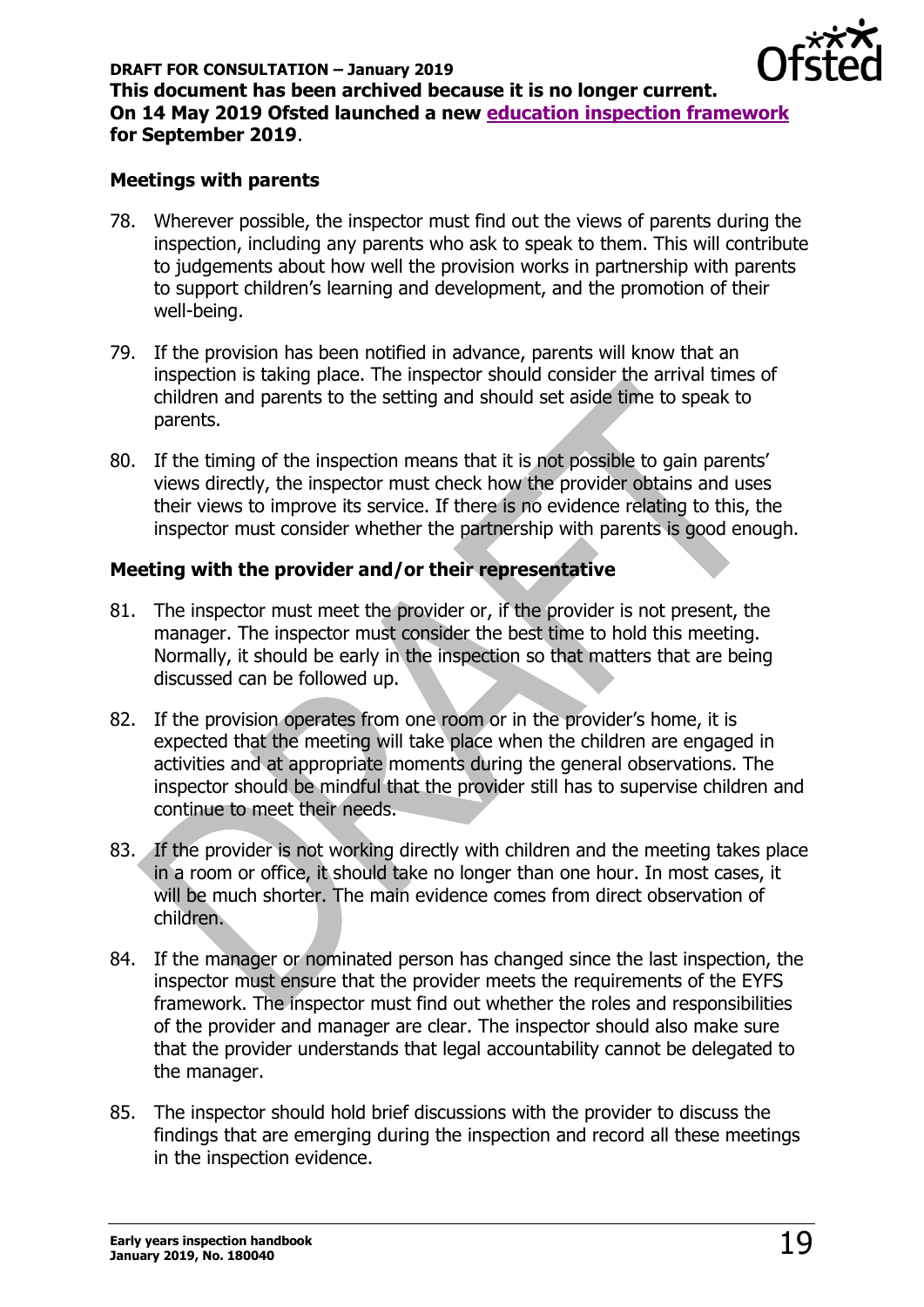

- 86. Before the inspection is complete, the inspector should always check with the provider whether further evidence should be taken into account. If the evidence suggests that the provision might be inadequate, the inspector should give the provider an opportunity to offer further evidence by having early discussions about this.
- 87. The inspector should seek to diagnose where improvements are needed and make recommendations about how the provision might improve.

### <span id="page-19-0"></span>**Performance management and professional development**

- 88. Inspectors will gather evidence to evaluate the effectiveness of staff supervision, performance management, training and continuing professional development, and the impact of these on children's well-being, learning and development.
- 89. The early years sector is diverse, ranging from single childminders to large daycare settings. This means that inspectors must use their professional judgement to assess how well the provider improves the quality of provision.
- 90. Inspectors should consider how effectively senior leaders use performance management and their assessment of strengths and areas for improvement within the setting to provide a focus for professional development activities, particularly in relation to increasing children's vocabulary.

# <span id="page-19-1"></span>**Reaching final judgements**

- 91. Inspection activity, including observations, should continue throughout the inspection. Inspectors should avoid giving any impression that they have reached final judgements before the inspection has finished.
- 92. The inspector must set aside sufficient time towards the end of the inspection to consider the evidence and make the final judgements. Final judgement grades should be recorded and key points for feedback should be identified. The inspector should also ensure that time is set aside for the final feedback meeting.
- 93. Part 2 of this handbook sets out the judgements that the inspector must make and the aspects they should consider when doing so. The inspector must use professional judgement to weigh up the evidence gathered for each key judgement. It should be considered against the descriptors to reach fair and reliable judgements that reflect the quality of the provision.
- 94. Actions and recommendations for improvement should make clear what the provider needs to do to improve. Actions must refer to the requirements in the EYFS framework but should not simply repeat its wording. Recommendations must focus on areas that are preventing the setting from improving. Settings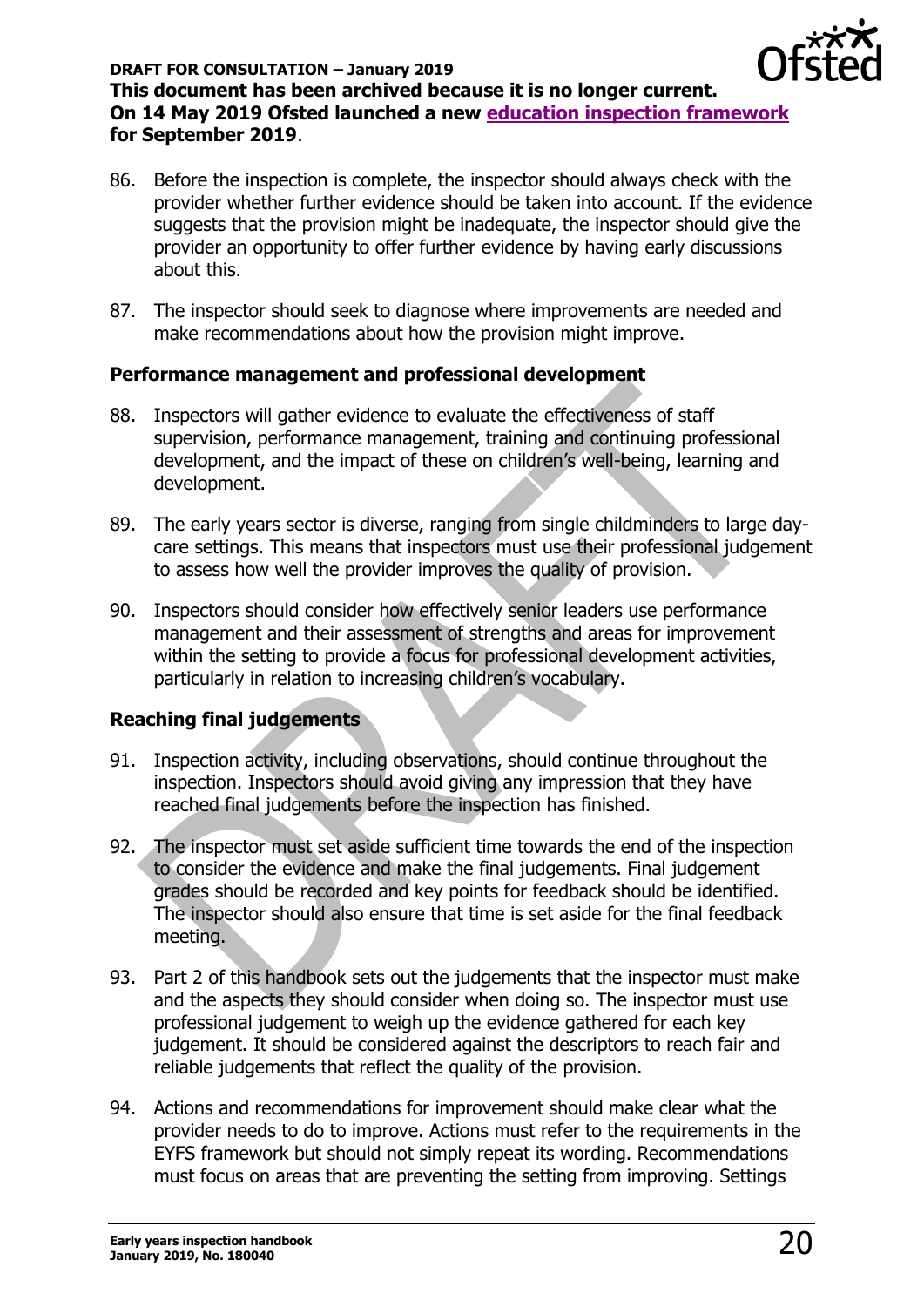

that are judged to be outstanding are also likely to have areas that can improve further.

- 95. The inspector is **not** expected to check that each of the statutory requirements of the EYFS framework is being met. However, if, in the course of collecting evidence, the inspector finds that a particular requirement is not being met, they should take this into account when reaching judgements.
- 96. If one or more of the **statutory requirements is not being met**, this should be reflected in the judgement on leadership and management, as well as in any other judgements where it is relevant.
- 97. Failure to meet a statutory requirement will not always result in a judgement that the provision is inadequate. The judgement will be made in relation to the impact of the failure to meet requirements on children's safety and well-being, their learning and development, or both of these. Where a provision is judged as requires improvement, this means that it requires improvement to get to good. There does not need to be a breach of a statutory requirement.
- 98. When a provision does not meet the legal requirements at the time of the inspection, the inspector must take into account any previous non-compliance. A provider may commit a series of minor breaches that, taken individually, do not have a significant impact on children. However, a history of previous noncompliance in the same, or different, areas is likely to indicate either that the provider lacks knowledge of the requirements or is unwilling to comply with them. In such cases, the inspector is likely to judge the leadership and management to be inadequate because the provider does not understand the statutory requirements sufficiently.
- 99. Minor administrative errors that can be put right before the inspection is over should not necessarily have a negative impact on the judgements. An example might be that the certificate of registration is not properly displayed (paragraph 3.76 of the 'Statutory framework for the early years foundation stage'). However, where the provider is not meeting a number of administrative requirements, the inspector will need to consider whether these failings, taken together, suggest wider weaknesses within the setting. If this is the case, it is likely to have a negative impact on the judgement on leadership and management.
- 100. The inspector must take account of all breaches of requirements when determining the judgements. If the inspector judges the provision not to have an acceptable standard of care and learning, the overall effectiveness will be judged **inadequate**. The inspector must decide whether the provider has the capacity to put things right through non-statutory actions or whether the failures are serious enough to warrant enforcement action.
- 101. The inspector should raise actions where: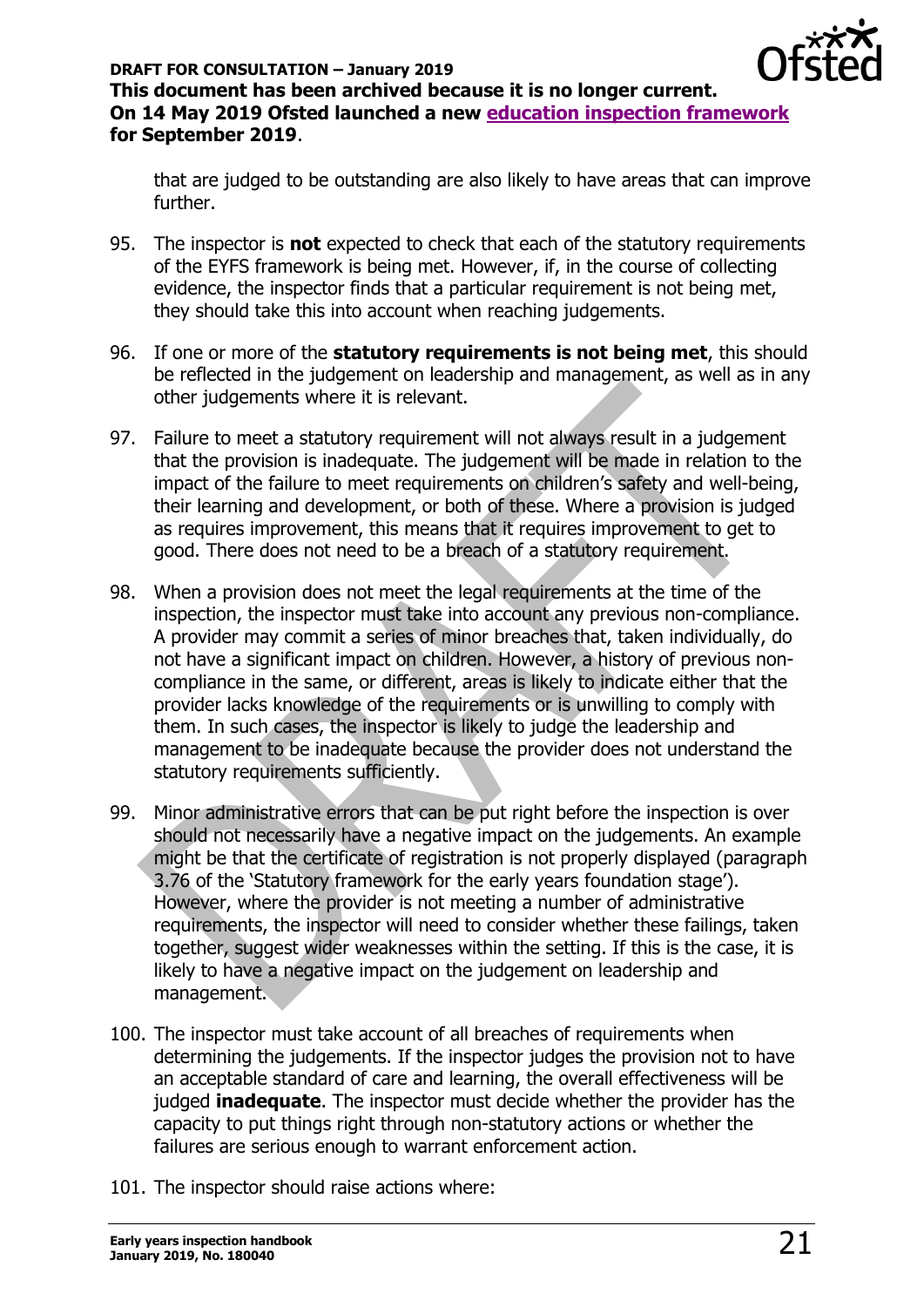

- the provider is not meeting one or more of the learning and development requirements and/or safeguarding and welfare requirements (and the inspection report must show the significant impact on children's learning and development and/or well-being and safety)
- leaders and managers demonstrate an understanding of the requirements and show that they have the ability to make the necessary improvements without the need for statutory enforcement action and this is the first occasion on which the specific requirement(s) has not been met; following an inspection, the actions will be listed in the inspection report.
- 102. We will issue a welfare requirements notice where there has been a breach of one or more of the safeguarding and welfare requirements that has a significant impact on children and where one or more of the following apply:
	- leaders and managers do not demonstrate their understanding of how to meet the safeguarding and welfare requirements of the EYFS
	- there have been previous occasions of non-compliance in relation to the same or different requirement(s)
	- actions relating to existing breaches of safeguarding and welfare requirements have not been completed satisfactorily
	- $\blacksquare$  the breach is so serious that the inspector judges that the higher tariff of a welfare requirements notice is appropriate.
- 103. On making the judgement that the provision is inadequate, the inspector must consult with their appropriate contact in Ofsted where:
	- $\blacksquare$  there is evidence of any immediate risk to children or breach of any conditions placed on the registration
	- $\blacksquare$  previous concerns about the provision have not been dealt with in a satisfactory way, including the failure to take satisfactory action to meet actions and/or welfare requirements set at a previous visit
	- application of the enforcement tariff shows that a welfare requirements notice is required
	- the inspector considers that we may need to take other enforcement action, such as suspension, cancellation or prosecution
	- $\blacksquare$  the provider shows insufficient understanding of the responsibility to meet the safeguarding and welfare and/or learning and development requirements of the EYFS
	- the last inspection resulted in a judgement that the overall effectiveness was inadequate.
- 104. The purpose of the inspector's consultation with their contact in Ofsted is to allow a professional exchange about whether  $-$  and what type of  $-$  enforcement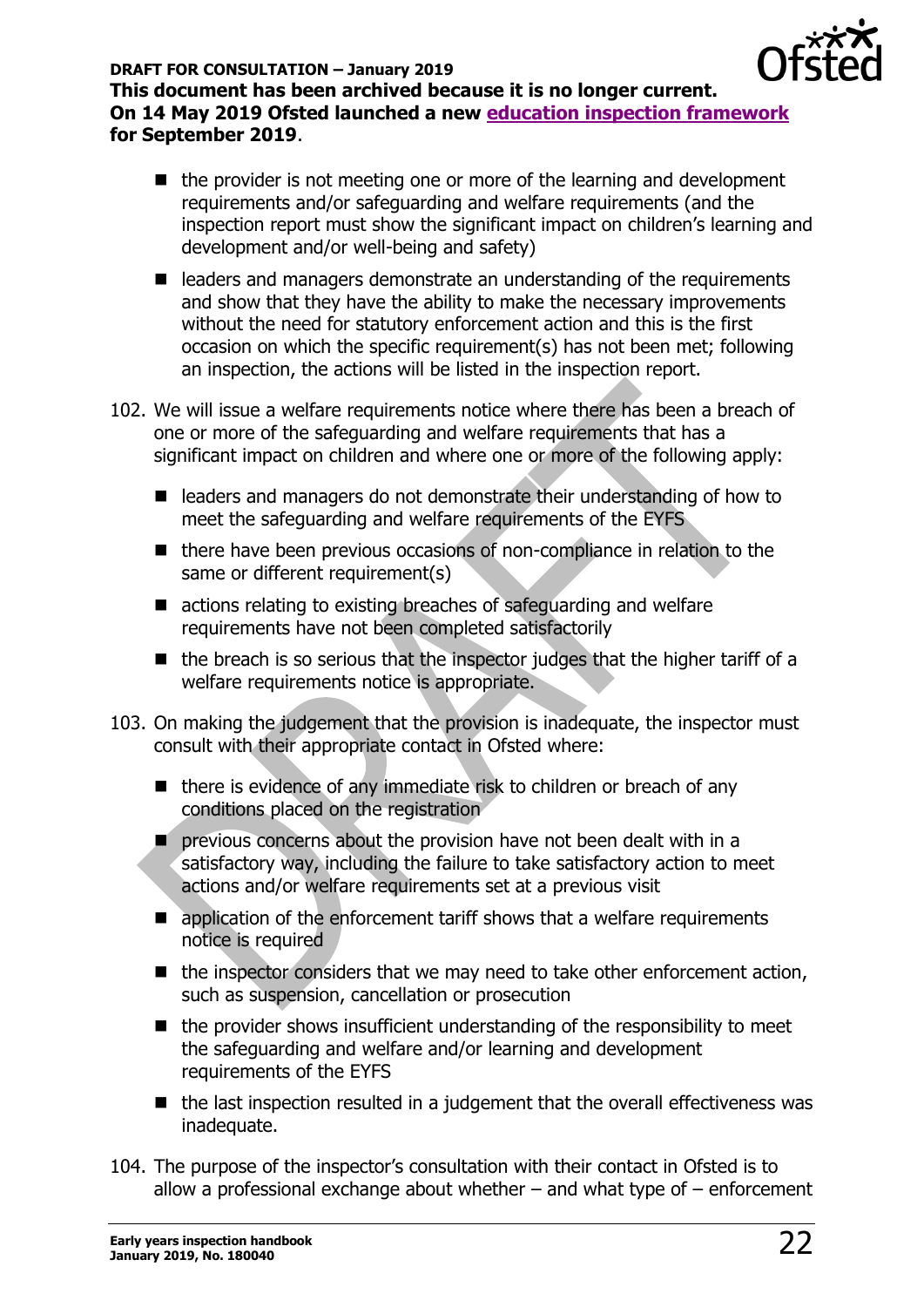

action should be taken and the kind of monitoring that will be required. The 'Early years compliance handbook' has more information about enforcement options and the arrangements for following up enforcement activity. The discussion will determine what the inspection report will say about the enforcement action.

# <span id="page-22-0"></span>**Failure to notify Ofsted and/or meet conditions**

105. It is an offence to fail to notify Ofsted of a significant event or fail to comply with a condition of registration, without good reason. Where the inspector finds such non-compliance, they must refer to the compliance handbook and contact the regional duty desk if necessary. The inspector must also refer to any such failure in the leadership and management section of the report.

# <span id="page-22-1"></span>**Providing feedback**

106. Towards the end of the inspection the inspector should talk to the provider to:

- discuss any inadequate or outstanding practice they have seen
- ensure that the provider understands how the evidence supports the **judgements**
- allow the provider to raise any concerns, including those related to the conduct of the inspection or the inspector
- alert the provider to any serious concerns that may lead to the provision being judged inadequate.
- 107. At the end of the inspection, there must be a feedback meeting that should include the provider and/or their representative. If the provider is not able to attend, the inspector should give feedback to the manager as the provider's representative. The inspector must not defer feedback to another day.
- 108. The inspector should allow enough time for preparation, making sure that their evidence is clear and fully supports the judgements. They should be ready to provide examples that illustrate the provision's strengths and weaknesses.
- 109. The inspector should contact the regional duty desk before giving feedback if they have concerns about any of their judgements.
- 110. At the feedback meeting, the inspector should explain that its purpose is to share the main findings of the inspection and any actions and/or recommendations for improvement. The inspector must make it clear that the findings are restricted and confidential to the relevant senior personnel and that they must remain so until the provider receives the final report. If the provision is judged to be inadequate, however, the provider must inform the local authority immediately after the inspection.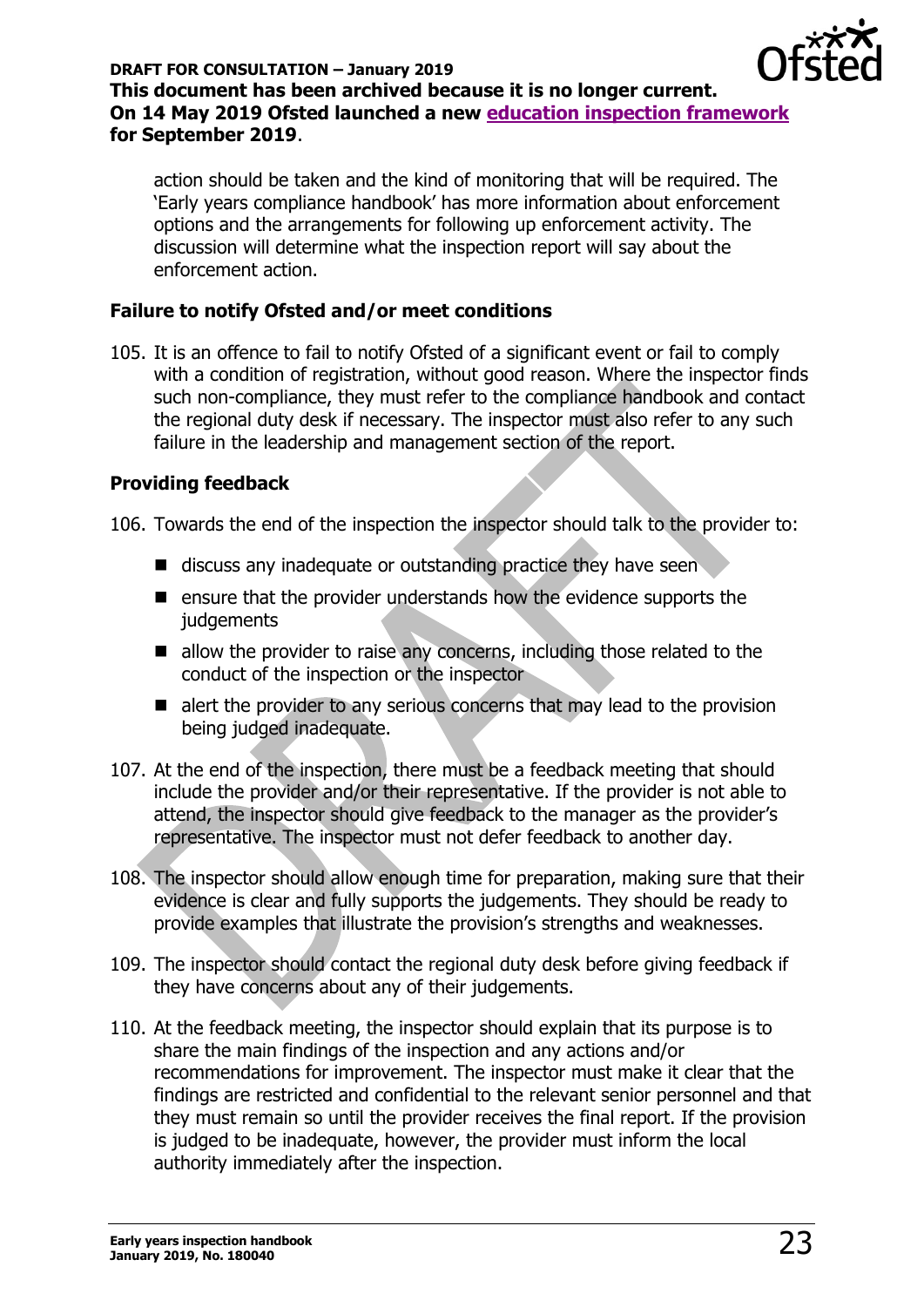

- 111. Feedback notes must be consistent with the evidence discussed with the provider and the content of the report, and should cover the strengths and areas for improvement about:
	- quality of education
	- behaviour and attitudes
	- personal development
	- leadership and management
	- actions and/or recommendations for improvement.
- 112. The inspector must ensure that the provider or their representative is clear about the grades awarded for each key judgement. The inspector should:
	- refer to specific evidence where any judgements differ from the provider's own assessment of the provision's strengths and areas for improvement
	- state clearly if any areas are judged as inadequate and the reasons for this
	- explain the areas for improvement and be prepared to discuss these with the provider so they understand what should or must be improved and the reasons why
	- state that the grades are provisional and so may be subject to change as a result of quality assurance procedures and should, therefore, be treated as restricted and confidential until the provider receives a copy of the inspection report (except in the case of an inadequate judgement where the provider should inform the local authority)
	- where relevant, set out the next steps for provision judged as requires improvement or inadequate
	- provide information about Ofsted's complaints procedure.
- 113. The inspector should summarise in the evidence base the key points raised at the feedback meeting and the responses to these.

# <span id="page-23-0"></span>**Before- and after-school care and holiday provision**

114. Providers (including childminders) who only offer care before and after school or during the school holidays for children who normally attend Reception (or older) classes during the school day do not have to meet the learning and development requirements for those children. This means they only have to meet the safeguarding and welfare requirements of the EYFS.

### <span id="page-23-1"></span>**Provision that primarily educates children in their home language**

115. Provision that educates children primarily through the medium of their home language must show inspectors that individuals have a sufficient grasp of English to ensure the children's well-being. For example, providers must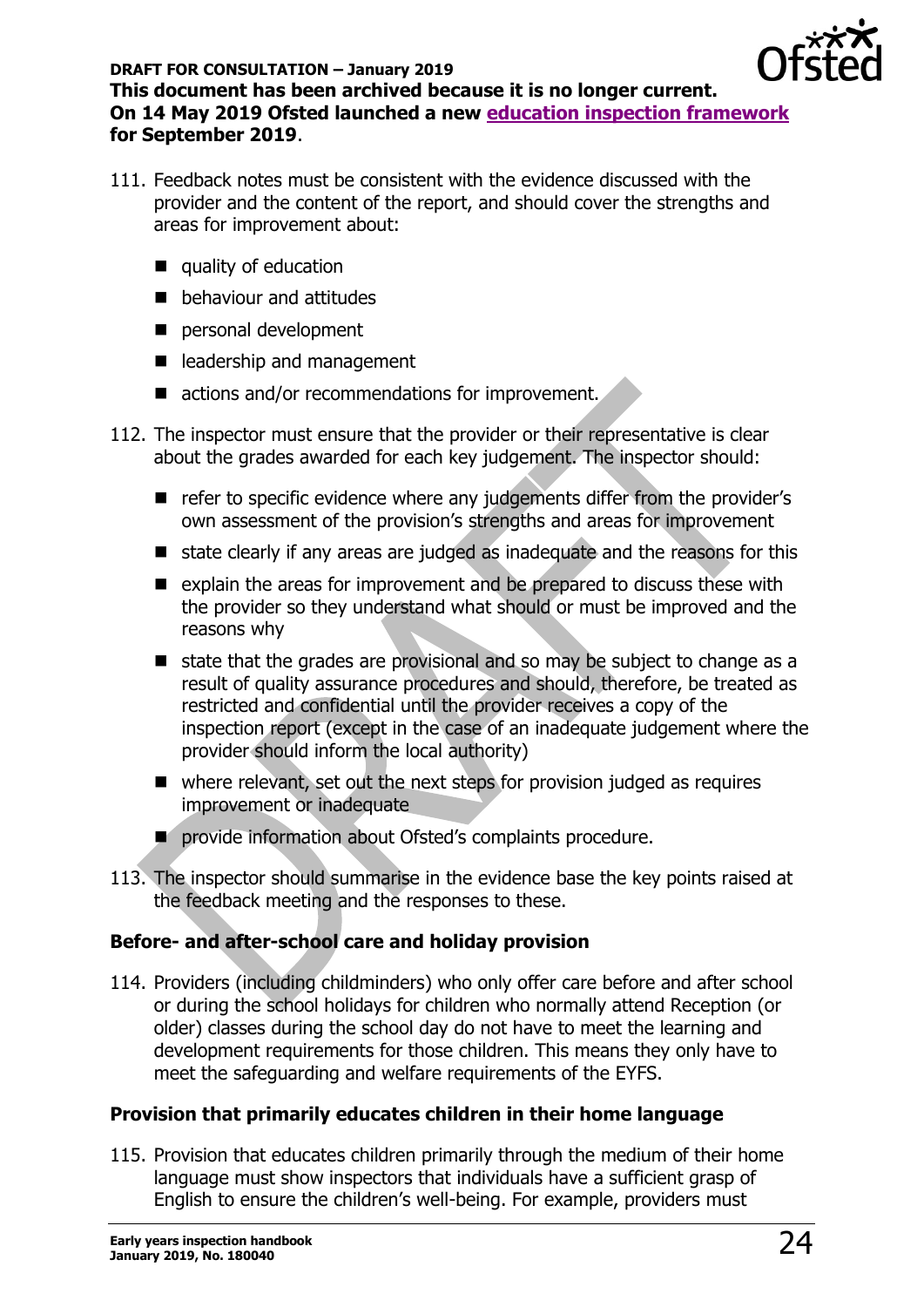

demonstrate that, where necessary, they could summon help in English in an emergency or keep records required by the EYFS in English and share them with inspectors. They must also be able to read and understand safety instructions, other instructions, information about the administration of medication and information about food allergies.

116. If children are not developing a good standard of spoken English or in their early writing and literacy skills in English, inspectors should consider the impact on their progress and whether this might lead to a judgement that the overall quality of the provision is inadequate.

# <span id="page-24-0"></span>**Educational and philosophical approaches**

- 117. The choice of teaching methods is a decision for providers. The inspector will judge the quality of the provision in relation to the impact it has on children's learning, development and well-being.
- 118. Some providers will be exempt $9$  from some or all aspects of the learning and development requirements of the EYFS. The exemptions may modify or fully exempt providers from delivering the educational programmes, meeting individual learning goals and making the assessment arrangements. During the inspection, inspectors should find out if this is the case after reviewing the associated paperwork, which must include confirmation from the Department for Education that the provider is exempt and the extent of any such exemption. Inspectors should use their professional judgement in applying the grade descriptors in these cases and report accordingly. They should expect to gather evidence for the parts of the learning and development requirements that are not exempt.

# <span id="page-24-1"></span>**After the inspection**

# <span id="page-24-2"></span>**Arrangements for publishing the report**

- 119. The inspector must write the report immediately after the inspection. The text, balance and tone of the report should reflect the judgements made, based on the evidence gathered, and correspond to the feedback given. Guidance on the structure and content of the report is available in 'Reporting requirements for early years inspections'.<sup>10</sup>
- 120. When writing a report relating to a priority inspection, inspectors should ensure that it explains why the inspection took place and should report accordingly.

<sup>9</sup> The Early Years Foundation Stage (Exemptions from Learning and Development Requirements) Regulations 2008; [www.legislation.gov.uk/uksi/2008/1743/contents/made](http://www.legislation.gov.uk/uksi/2008/1743/contents/made) and The Early Years Foundation Stage (Exemptions from Learning and Development Requirements) (Amendment) Regulations 2012; [www.legislation.gov.uk/uksi/2012/2463/contents/made.](http://www.legislation.gov.uk/uksi/2012/2463/contents/made)

<sup>&</sup>lt;sup>10</sup> 'Reporting requirements for early years inspections', Ofsted, January 2015; [www.gov.uk/government/publications/report-template-for-early-years-inspections-with-guidance.](http://www.gov.uk/government/publications/report-template-for-early-years-inspections-with-guidance)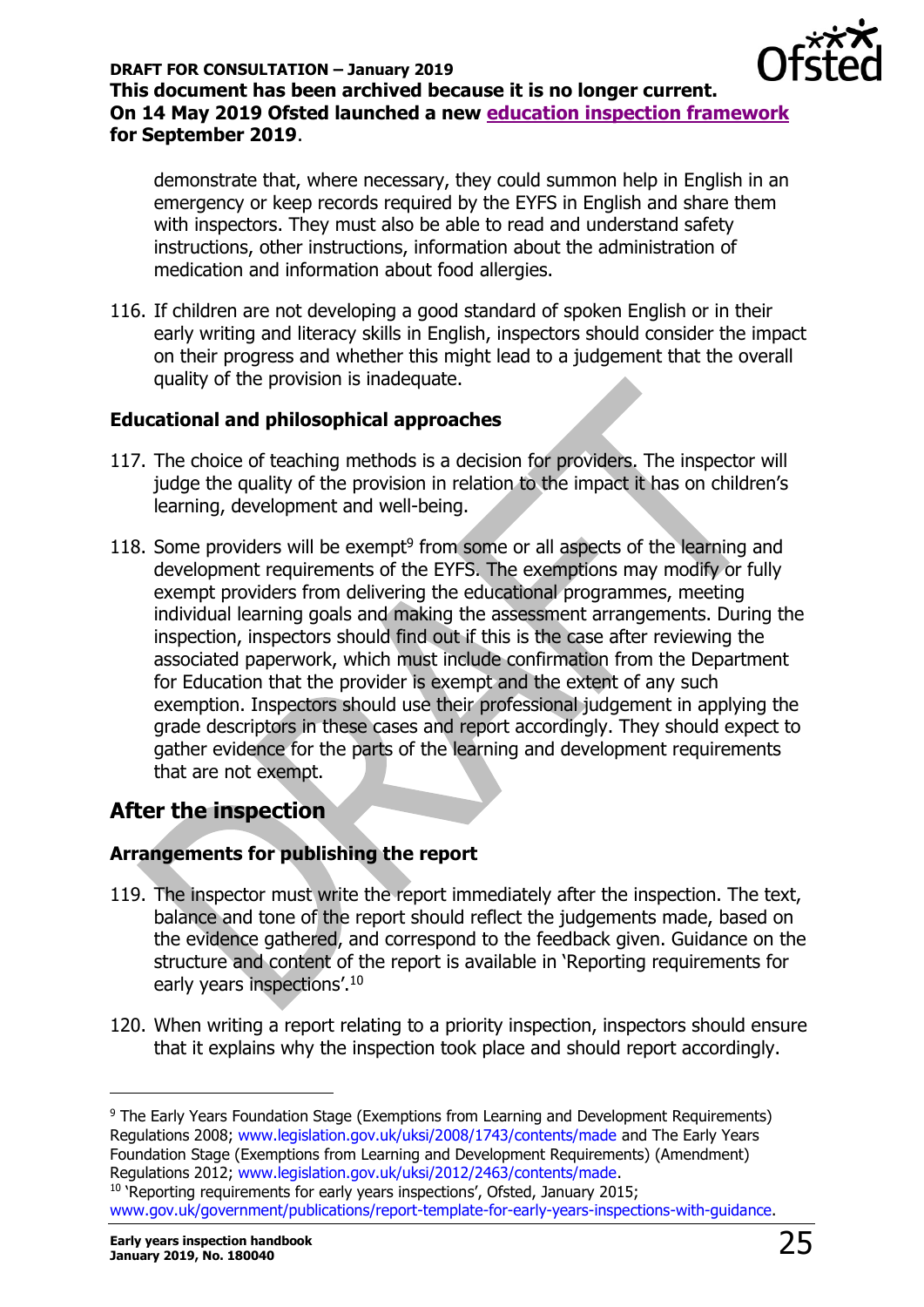

121. Where no children are on roll or present at the time of the inspection, inspectors must include a grade only for overall effectiveness. Although there will be no separate supporting judgements, the summary of key findings for parents on the front page must include at least one bullet point for each judgement in the evaluation schedule. The summary must also describe clearly any weaknesses that led to a 'not met' judgement and from which actions have been raised.

# <span id="page-25-0"></span>**Other information to be completed following an inspection**

- 122. As well as submitting the report and evidence, the inspector must update our database with the following information:
	- the number of places the registered provider offers and the ages of children attending
	- $\blacksquare$  the level and number of qualifications, including paediatric first aid, held by staff at the setting
	- any previous actions that are complete and need to be closed
	- any new actions or recommendations
	- any changes to the people connected with the registration, including a note of any failure to notify us of changes
	- any errors in the registration details, including those relating to the registered person and the register(s) on which the provider is placed.

### <span id="page-25-1"></span>**The inspection evidence base**

- 123. The evidence base must be retained for the time specified in our quidance.<sup>11</sup> This is normally six months from when the report is published. Information must not be disposed of if it is found that we still require it, and inspection evidence must be kept for longer than six months when:
	- an action relates to safeguarding
	- the provision is being monitored or regulatory action is linked to the inspection
	- there is a potential or current litigation claim against Ofsted, such as a judicial review
	- the inspection is of a very sensitive nature or is likely to be of national or regional importance due to a high level of political or press interest
	- there is an appeal against enforcement action or an ongoing complaint.

<sup>&</sup>lt;sup>11</sup> Our guidance 'Retention and disposing of information' is available on the Ofsted intranet.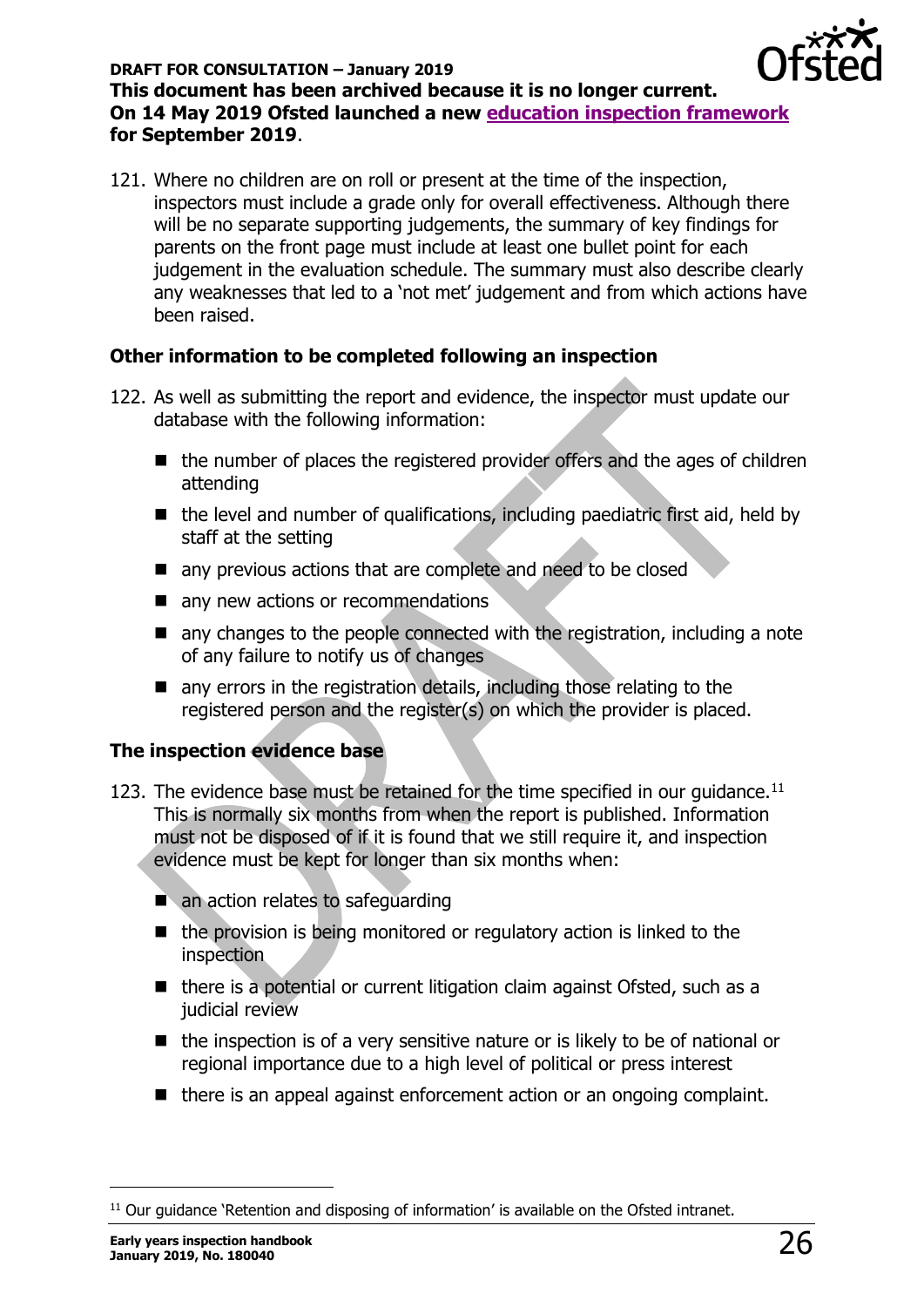

# <span id="page-26-0"></span>**Quality assurance and complaints**

### <span id="page-26-1"></span>**Quality assurance**

124. All inspectors are responsible for the quality of their work. The inspector must ensure that all judgements are supported by the evidence gathered and recorded. All inspections, reports and evidence bases may be subject to quality assurance arrangements. In addition, inspectors may be accompanied by their line manager on an inspection as part of their own performance management. The purpose of such visits will be explained to the provider at the start of the inspection.

### <span id="page-26-2"></span>**Handling concerns and complaints during the inspection**

- 125. The great majority of our work is carried out smoothly and without incident. If concerns do arise during an inspection visit, they should be raised with the inspector present as soon as possible while the inspection is taking place. This provides the opportunity to resolve issues before the inspection is completed.
- 126. If a provider raises a concern, the inspector should seek to resolve it whenever possible, obtaining advice where necessary. Any concerns raised and actions taken to redress any problems should be recorded in the inspection evidence.
- 127. If it has not been possible to resolve concerns during the inspection, the provider may wish to lodge a formal complaint. The inspector should ensure that the provider is informed that the procedure for submitting a complaint is available on the Ofsted website.<sup>12</sup>
- 128. Complaints must be submitted no more than 10 working days after the publication of any inspection report or letter. We do not normally withhold or withdraw publication of an inspection report or letter while complaints are investigated. Complainants should not wait for the outcome of any related Freedom of Information request before making a complaint.

<sup>&</sup>lt;sup>12</sup> 'Raising concerns and making a complaint about Ofsted', Ofsted, May 2018; [www.gov.uk/government/publications/complaints-about-ofsted.](http://www.gov.uk/government/publications/complaints-about-ofsted)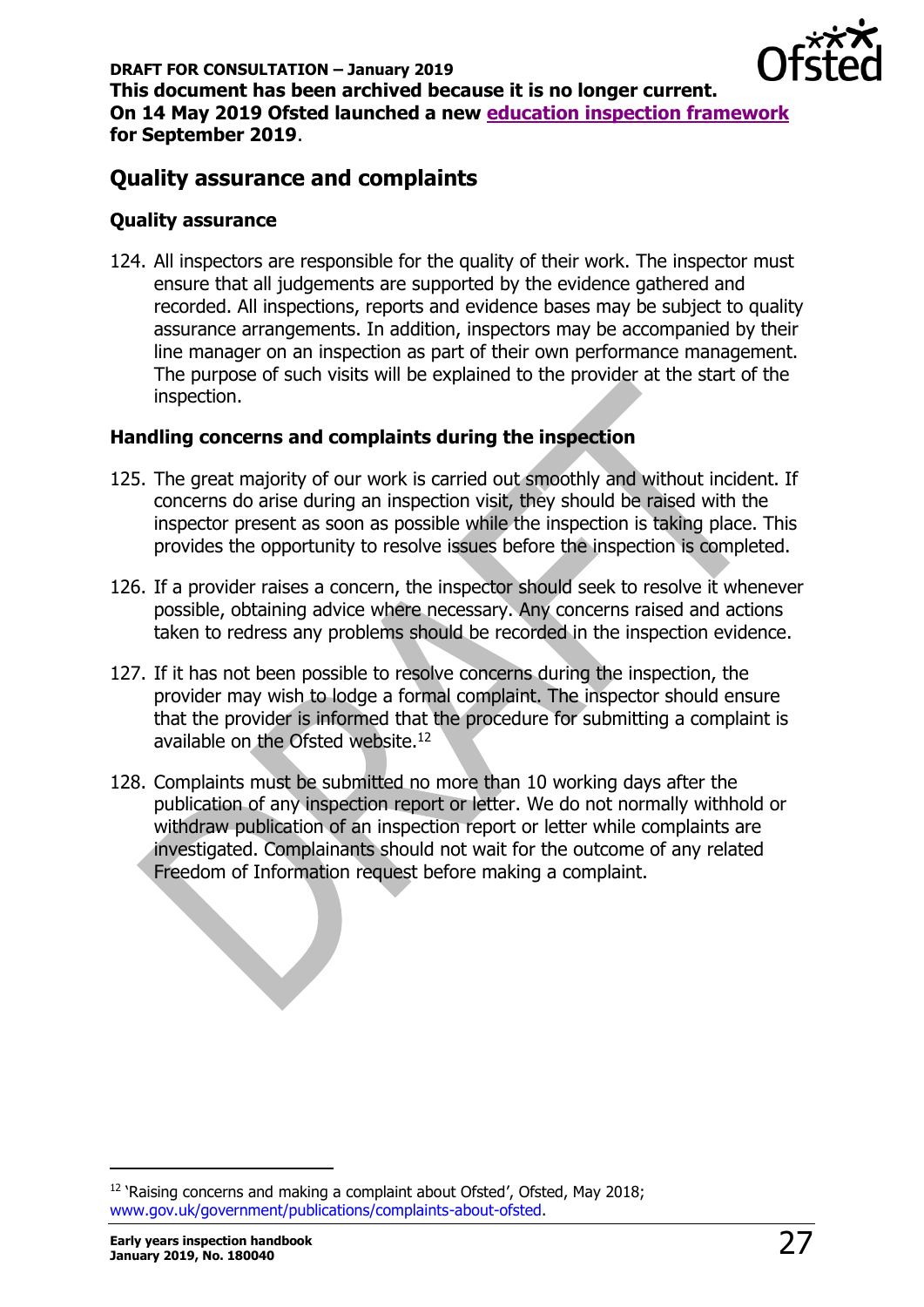

# <span id="page-27-0"></span>**Part 2. The evaluation schedule – how early years settings will be judged**

# <span id="page-27-1"></span>**Background to the evaluation schedule**

- 129. The evaluation schedule must be used in conjunction with the guidance set out in Part 1 of this document, 'How we will inspect early years providers', and in the 'Education inspection framework: education, skills and early years' (the EIF).
- 130. The evaluation schedule is not exhaustive. It does not replace the professional judgement of inspectors. Inspectors must interpret grade descriptors in relation to children's age and stage of education.
- 131. In line with the EIF, inspectors will make the following judgements:
	- overall effectiveness
	- $\blacksquare$  the quality of education
	- behaviour and attitudes
	- personal development
	- leadership and management.
- 132. The criteria for each of these judgements are drawn from Ofsted's inspection experience, areas of consensus in academic research, and research that Ofsted has itself undertaken. A full note of how the judgement criteria relate to the available research can be found here.<sup>13</sup>
- 133. Inspectors use a four-point scale to make all judgements.
	- grade 1: outstanding
	- grade 2: good
	- grade 3: requires improvement
	- grade 4: inadequate.
- 134. Inspectors must use their professional judgement to interpret and apply the grade descriptors to the setting they are inspecting. In doing so, they consider the following factors:
	- $\blacksquare$  a childminder who has only a very small number of children
	- settings in which only babies and very young children are present

<sup>&</sup>lt;sup>13</sup> 'Education inspection framework: overview of research', Ofsted, January 2019, [www.gov.uk/government/publications/education-inspection-framework-overview-of-research.](http://www.gov.uk/government/publications/education-inspection-framework-overview-of-research)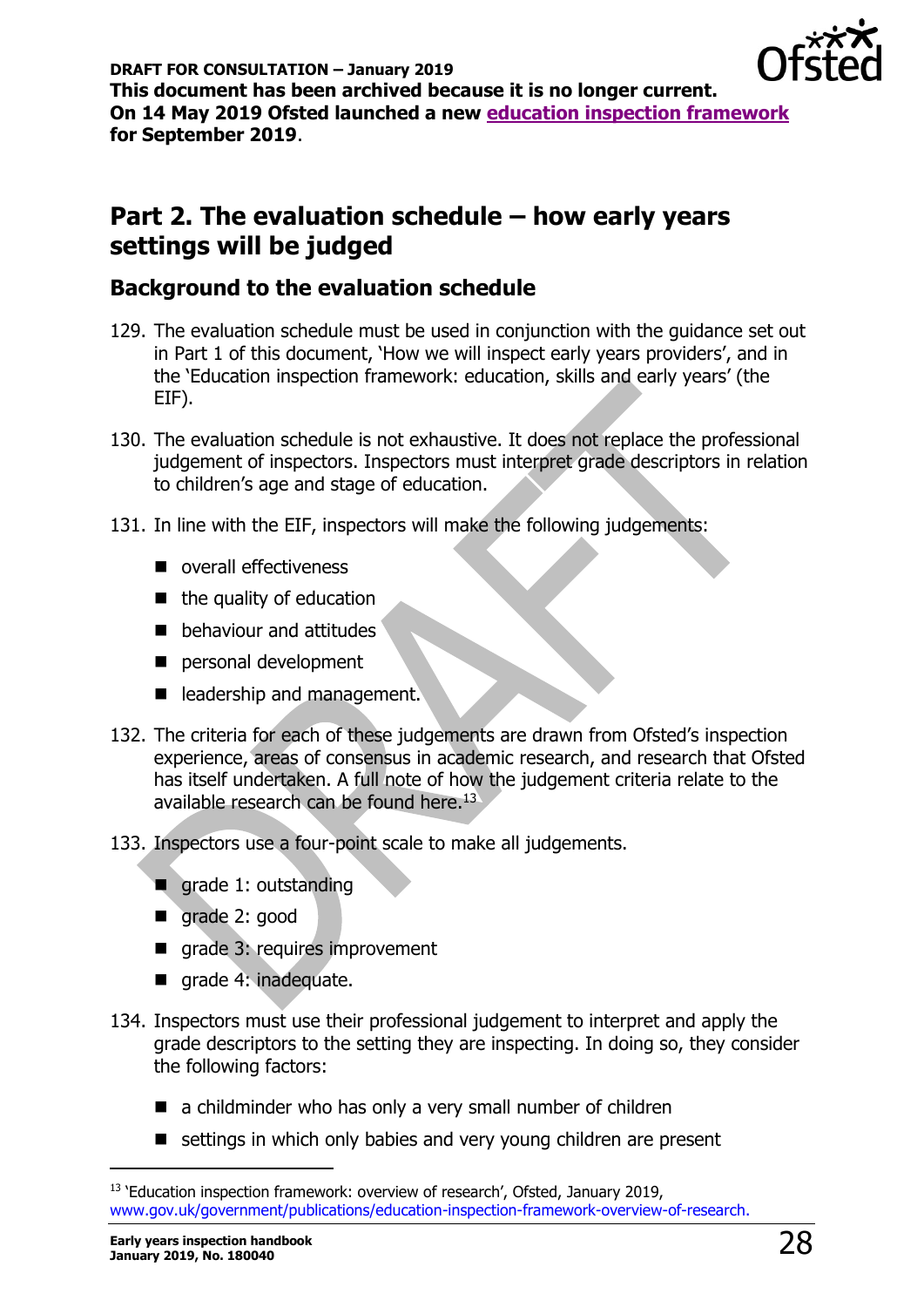

**This document has been archived because it is no longer current. On 14 May 2019 Ofsted launched a new [education inspection framework](https://www.gov.uk/government/collections/education-inspection-framework) for September 2019**.

- settings that provide for funded two-year-olds or groups who may be disadvantaged
- settings that have children who receive their main EYFS experience elsewhere
- children who are no longer in the early years age range.
- 135. Where there is a mixed age range, inspectors must note any differences in the quality of education for children<sup>14</sup> of different ages. They will use their professional judgement and take into account all their evidence and give clear reasons for their judgements.

# <span id="page-28-0"></span>**Overall effectiveness: the quality and standards of the early years provision**

- 136. Inspectors must use all their evidence to evaluate what it is like to be a child in the provision. In making their judgements about a provider's overall effectiveness, inspectors will consider whether the standard of education and care is good. If it meets all the criteria for good, then inspectors will consider whether it is outstanding. If good is not the best fit, then inspectors will consider whether it requires improvement or is inadequate.
- 137. In judging the overall effectiveness, inspectors will take account of the four key judgements. They will also make a judgement about the effectiveness of the arrangements for safeguarding children.
- 138. Inspectors should take account of all the judgements made across the evaluation schedule. In particular, they should consider:
	- the extent to which leaders and providers plan, design and implement the curriculum
	- the extent to which the curriculum and care practices that the setting provides meet the needs of the range of children who attend, particularly children with SEND
	- the progress all children make in their learning and development relative to their starting points, and their readiness for the next stage of their education
	- children's personal and emotional development, including whether they feel safe and are secure and happy

 $\overline{a}$ 

<sup>&</sup>lt;sup>14</sup> The term 'children' should be read to include the different ages and stages of children in the early years age range (birth to 31 August following a child's fifth birthday). Inspectors should interpret the grade descriptors according to a child's age and stage of development, therefore taking into account babies and young children.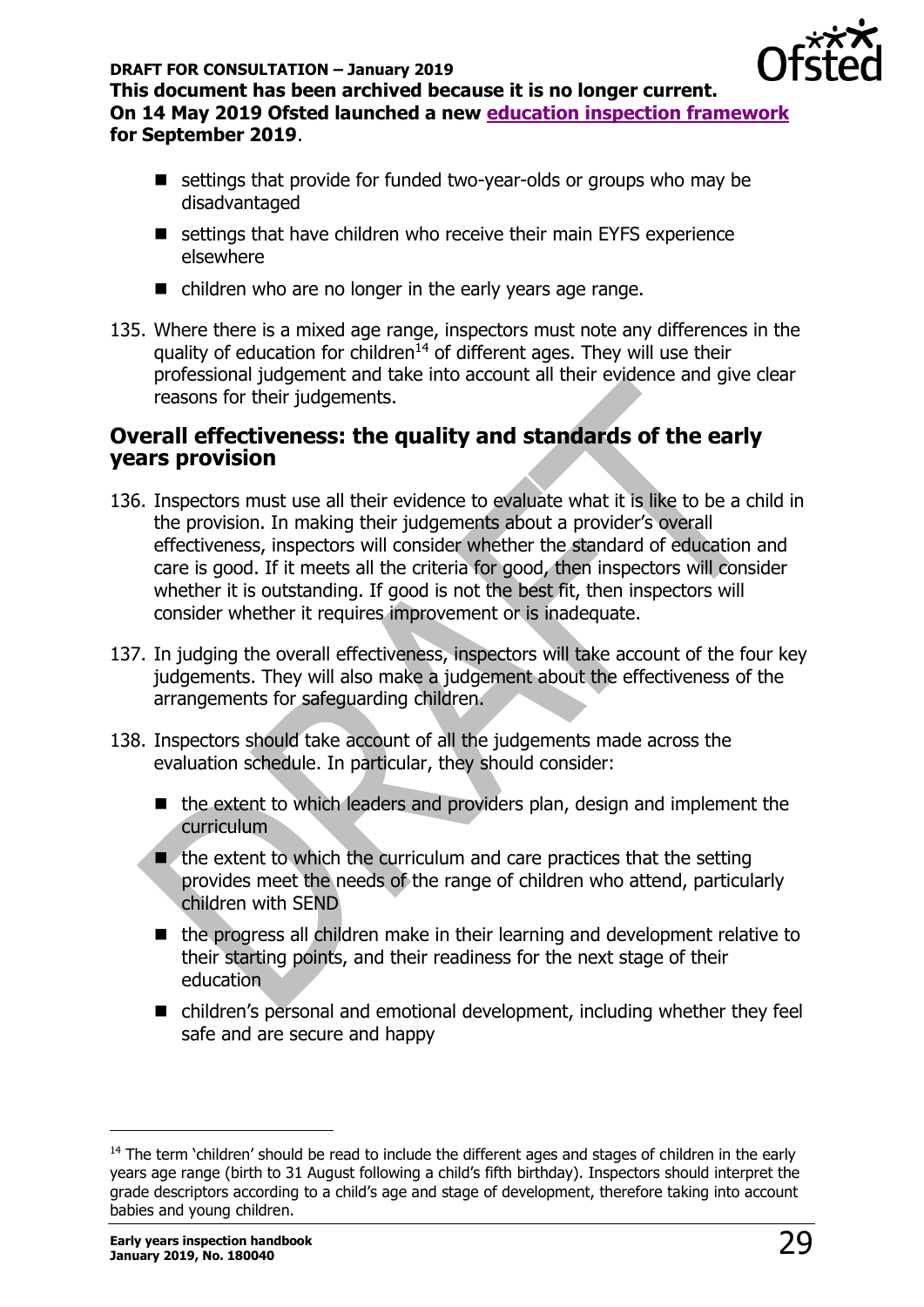

- whether the requirements for children's safeguarding and welfare have been fully met and there is a shared understanding of and responsibility for protecting children
- the effectiveness of leadership and management in evaluating practice and securing continuous development that improves children's life chances.

# <span id="page-29-0"></span>**Grade descriptors for the provision's overall effectiveness**

# **Outstanding (1)**

- The quality of education is outstanding.
- All other key judgements are likely to be outstanding. In exceptional circumstances, one of the key judgements may be good, as long as there is convincing evidence that it is improving this area rapidly and securely towards outstanding.
- Safeguarding is effective.
- There are no breaches of statutory requirements.

# **Good (2)**

- The quality of education is at least good.
- All other key judgements are likely to be good or outstanding. In exceptional circumstances, one of the key judgement areas may require improvement, as long as there is convincing evidence that it is improving it rapidly and securely towards good.
- Safeguarding is effective.

# **Requires improvement (3)**

- Where one or more aspects of the provision's work requires improvement, the overall effectiveness is likely to require improvement.
- Safeguarding is effective, and any weaknesses are easy to rectify because they do not leave children at risk of harm.
- Where there are any breaches of the EYFS requirements, they do not have a significant impact on children's safety, well-being or learning and development.

# **Inadequate (4)**

The provision's overall effectiveness is likely to be inadequate if one or more of the following apply.

- Safeguarding is ineffective.
- Any one of the key judgements is inadequate.
- Breaches of statutory requirements have a significant impact on the safety and well-being and/or the learning and development of the children.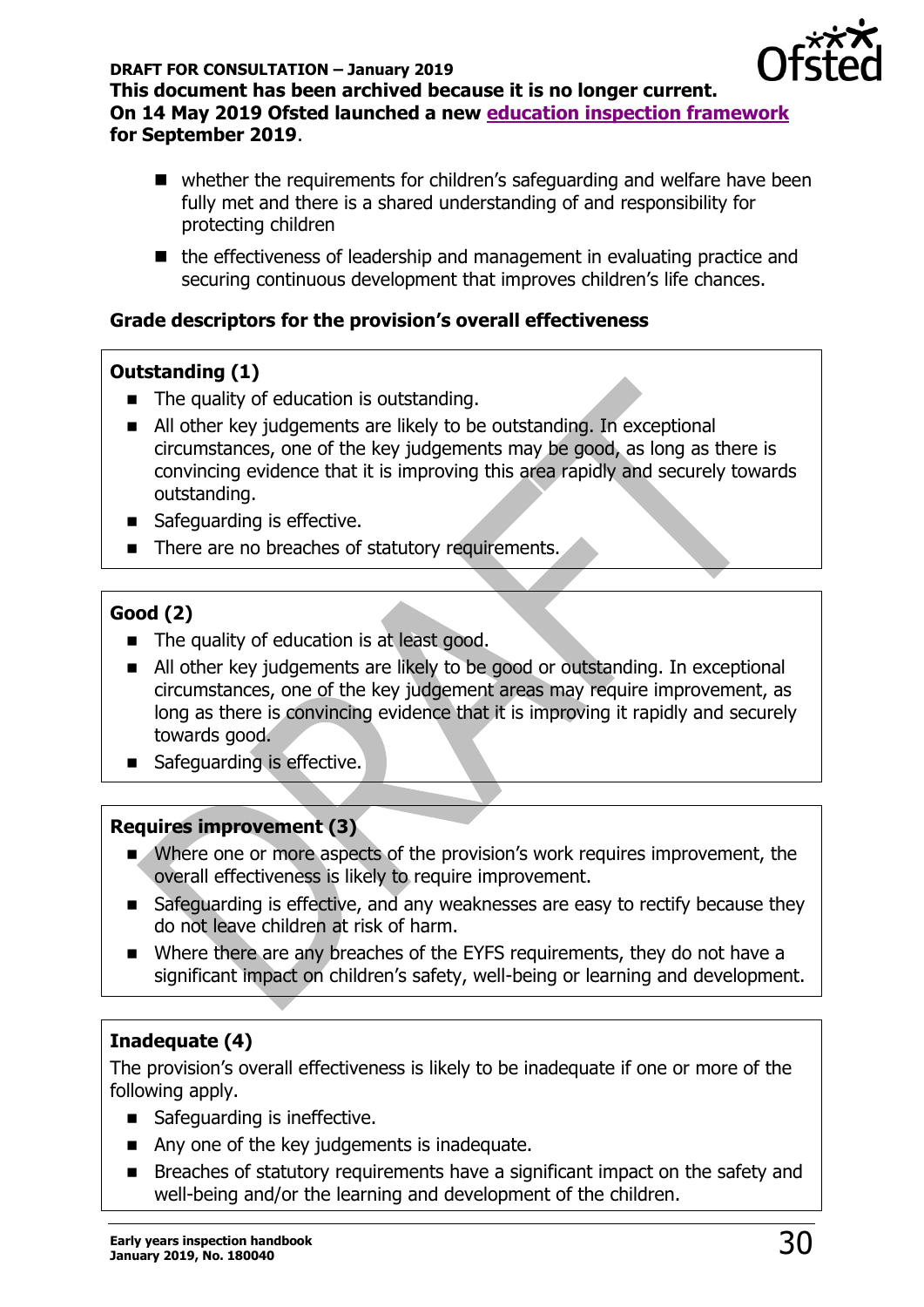

■ It has been given two previous 'requires improvement' judgements and it is still not good.

# <span id="page-30-0"></span>**Quality of education**

<span id="page-30-1"></span>The curriculum (EYFS)<sup>15</sup>

- **•** The EYFS (educational programmes) provides the curriculum framework that leaders build on to decide what they intend children to learn and develop.
- **EXECTE 10 FORDING INTERET A** Leaders and practitioners decide how to implement the curriculum so that children make progress in the seven areas of learning.
- **EXECT** Leaders and practitioners evaluate the impact of the curriculum by checking what children know and can do.

▪ 139. Inspectors will evaluate how well:

- leaders assure themselves that the setting's curriculum (educational programmes) intentions are met and it is sufficiently challenging for the children it serves
- leaders use additional funding, including the early years pupil premium where applicable, and measure its impact on disadvantaged children's outcomes.
- practitioners ensure that the content, sequencing and progression in the areas of learning are secured and whether they demand enough of children
- children develop, consolidate and deepen their knowledge, understanding and skills across the areas of learning
- the provider's curriculum prepares children for their next stage.

# <span id="page-30-2"></span>**Cultural capital<sup>16</sup>**

 $\overline{a}$ 

140. Inspectors will evaluate how well leaders ensure that the curriculum they use or create enhances the experiences and opportunities available to children, particularly the most disadvantaged. Some children arrive at an early years settings with poorer experiences than others, in their learning and play. What a setting does, through its curriculum and interactions with practitioners, potentially makes all the difference for children. It is the role of the setting to

<sup>&</sup>lt;sup>15</sup> The EYFS sets the standards that all early years providers must meet to ensure that children learn and develop well and are kept healthy and safe.

<sup>&</sup>lt;sup>16</sup> Ofsted's definition of knowledge and cultural capital matches that found in the aims of the national curriculum. Cultural capital is the essential knowledge that children need to be educated citizens.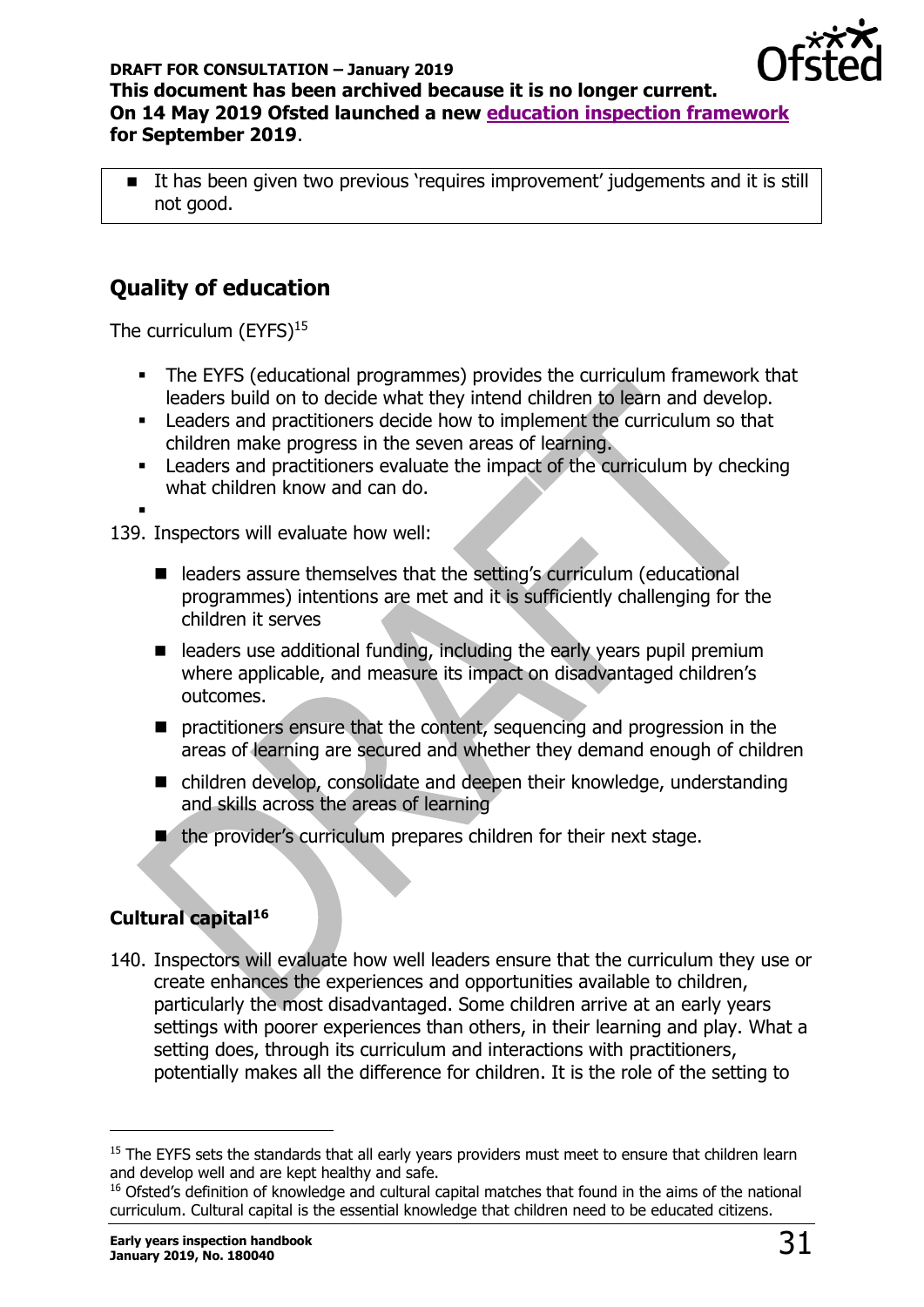

ensure that children experience the awe and wonder of the world in which they live, through the seven areas of learning.

141. To reach a judgement about the quality of education, inspectors must use their professional judgement to consider the ages and stages of children in the setting.

# <span id="page-31-0"></span>**Grade descriptors for the quality of education**

# **Outstanding (1)**

The provider meets **all** the criteria for a good quality of education **securely and consistently**. In addition, the following applies.

# **Intent**

■ The provider's curriculum intent is strong and is built on secure evidence. Across the provision, all practitioners have a firm, common understanding of the provider's curriculum intent and what it means for their practice.

# **Implementation**

- The provider's implementation of the curriculum is consistently strong. Across all parts of the provision, practitioners' interactions with children are of a high quality and contribute well to delivering the curriculum intent.
- Children's experiences over time are consistently and coherently sequenced to build cumulatively sufficient knowledge and skills for their future learning.

### **Impact**

- The impact of the curriculum on what children know, can remember and do is strong. Children demonstrate this through being deeply engaged in their work and play and sustaining high levels of concentration.
- Children consistently develop vocabulary that enables them to communicate effectively. They speak with increasing confidence and fluency, which means that they secure strong foundations for future learning, especially in preparation for them to become fluent readers.
- 142. Inspectors will use their professional judgement and adopt a 'best fit' approach in order to judge whether an early years provider is **good** or **requires improvement**.

# **Good (2)**

# **Intent**

- Leaders adopt or construct a curriculum that is ambitious and designed to give children, particularly the most disadvantaged, the knowledge and cultural capital they need to succeed in life.
- The provider's curriculum is coherently planned and sequenced. It builds upon what children know and can do, towards cumulatively sufficient knowledge and skills for their future learning.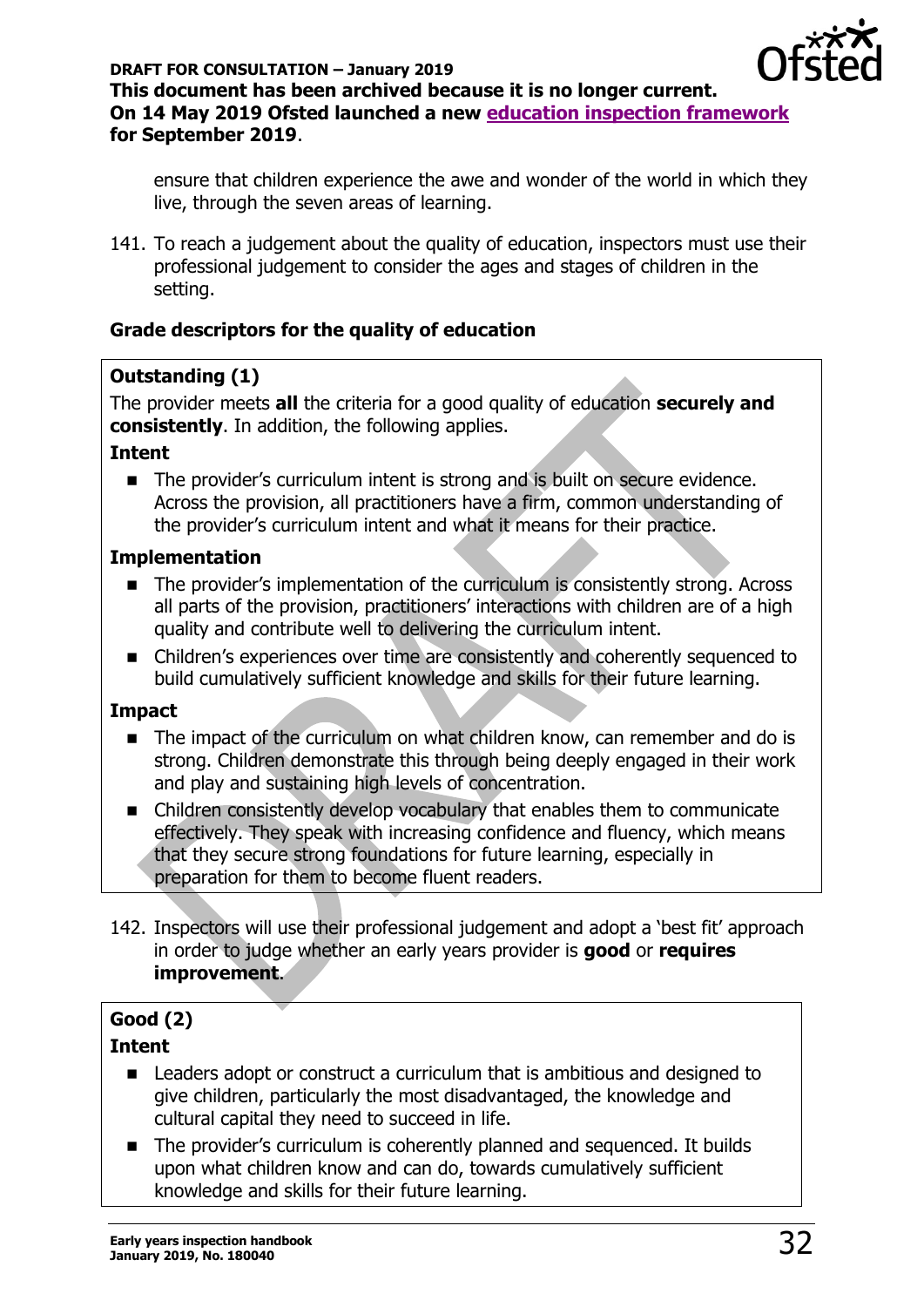

■ The provider has the same ambitions for almost all children. For children with particular needs, such as those with high levels of SEND, their curriculum is still ambitious and meets their needs.

# **Implementation<sup>17</sup>**

- Children benefit from meaningful learning experiences across the intended curriculum.
- Practitioners understand the areas of learning they teach and the way in which young children learn. Leaders provide effective support for staff with less experience and knowledge of teaching.
- Practitioners present information clearly to children, promoting appropriate discussion about the subject matter being taught. They communicate well to check children's understanding, identify misconceptions and provide clear explanations to improve their learning. In so doing, they respond and adapt their teaching as necessary.
- Practitioners ensure that their own speaking, listening and reading of English enables children to hear and develop their own language and vocabulary well.
- Over the EYFS, teaching is designed to help children remember long-term what they have been taught and to integrate new knowledge into larger concepts.
- Practitioners and leaders use assessment well to check what children know and can do to inform teaching. This includes planning suitably challenging activities and responding to specific needs. Leaders understand the limitations of assessment and avoid unnecessary burdens for staff or children.
- Practitioners and leaders create an environment that supports the intent of an ambitious and coherently planned and sequenced curriculum. The available resources meet the children's needs and promote their focus on learning.
- Practitioners provide information for parents to help them to understand how their children are progressing in relation to their stage of development. Effective engagement with parents helps them to support their child's learning at home.

### **Impact**

 $\overline{a}$ 

 $17$  Teaching should not be taken to imply a 'top down' or formal way of working. It is a broad term that covers the many different ways in which adults help young children learn. It includes their interactions with children during planned and child-initiated play and activities: communicating and modelling language, showing, explaining, demonstrating, exploring ideas, encouraging, questioning, recalling, providing a narrative for what they are doing, facilitating and setting challenges. It takes account of the equipment adults provide and the attention given to the physical environment, as well as the structure and routines of the day that establish expectations. Integral to teaching is how practitioners assess what children know, understand and can do, as well as taking account of their interests and dispositions to learn (characteristics of effective learning), and how practitioners use this information to plan children's next steps in learning and monitor their progress.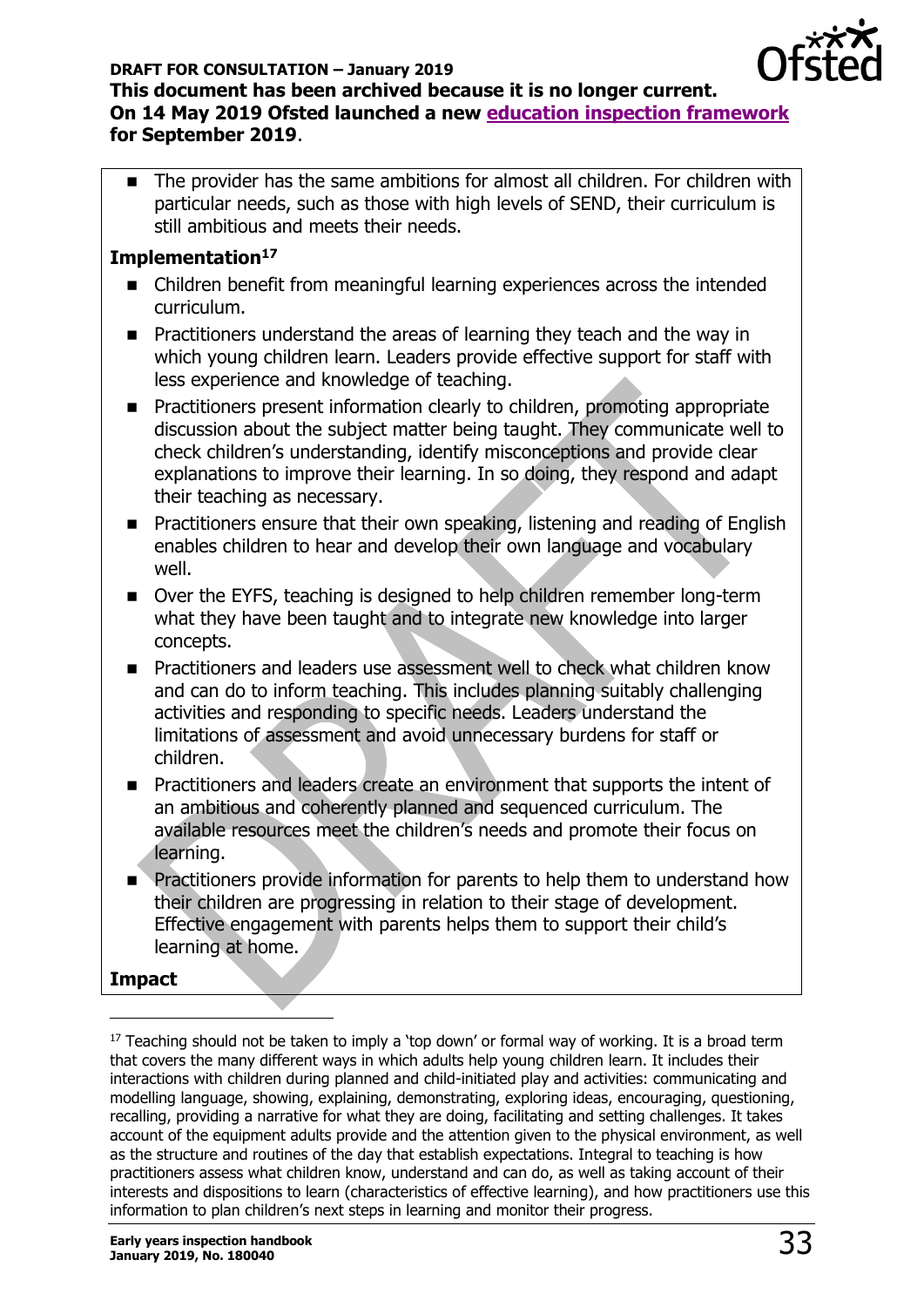

- Children develop detailed knowledge and skills across the curriculum and use these in an age-appropriate way. Children develop their vocabulary and understanding of language across the areas of learning.
- Children are ready for the next stage of education, especially school, where applicable. They have the knowledge and skills they need to benefit from what school has to offer when it is time to move on.
- Children enjoy, listen attentively and respond with comprehension to familiar stories, rhymes and songs that are appropriate to their age and stage of development.
- Children understand securely the early mathematical concepts appropriate to their age and stage that will enable them to move on to the next stage of learning.
- Children articulate what they know, understand and can do in an ageappropriate way, holding thoughtful conversations with adults and their friends.
- Children are physically active in their play, developing their physiological, cardiovascular and motor skills. They show good control and coordination in both large and small movements appropriate for their stage of development.

# **Requires improvement (3)**

- Provision is not good.
- Any breaches of the statutory requirements do not have a significant impact on children's learning and development.

# **Inadequate (4)**

The quality of education is likely to be inadequate if one or more of the following applies.

- A poorly designed and implemented curriculum does not meet children's needs. The needs of babies and young children are not met.
- Practitioners have a poor understanding of the areas of learning they teach and the way in which young children learn.
- Assessment is overly burdensome. It is unhelpful in determining what children know, understand and can do.
- Children are not well prepared for school or the next stage of their learning, particularly those who are in receipt of additional funding.
- Breaches of the statutory requirements have a significant impact on children's learning and development.
- Strategies for engaging parents are weak and parents do not know what their child is learning or how they can help them improve.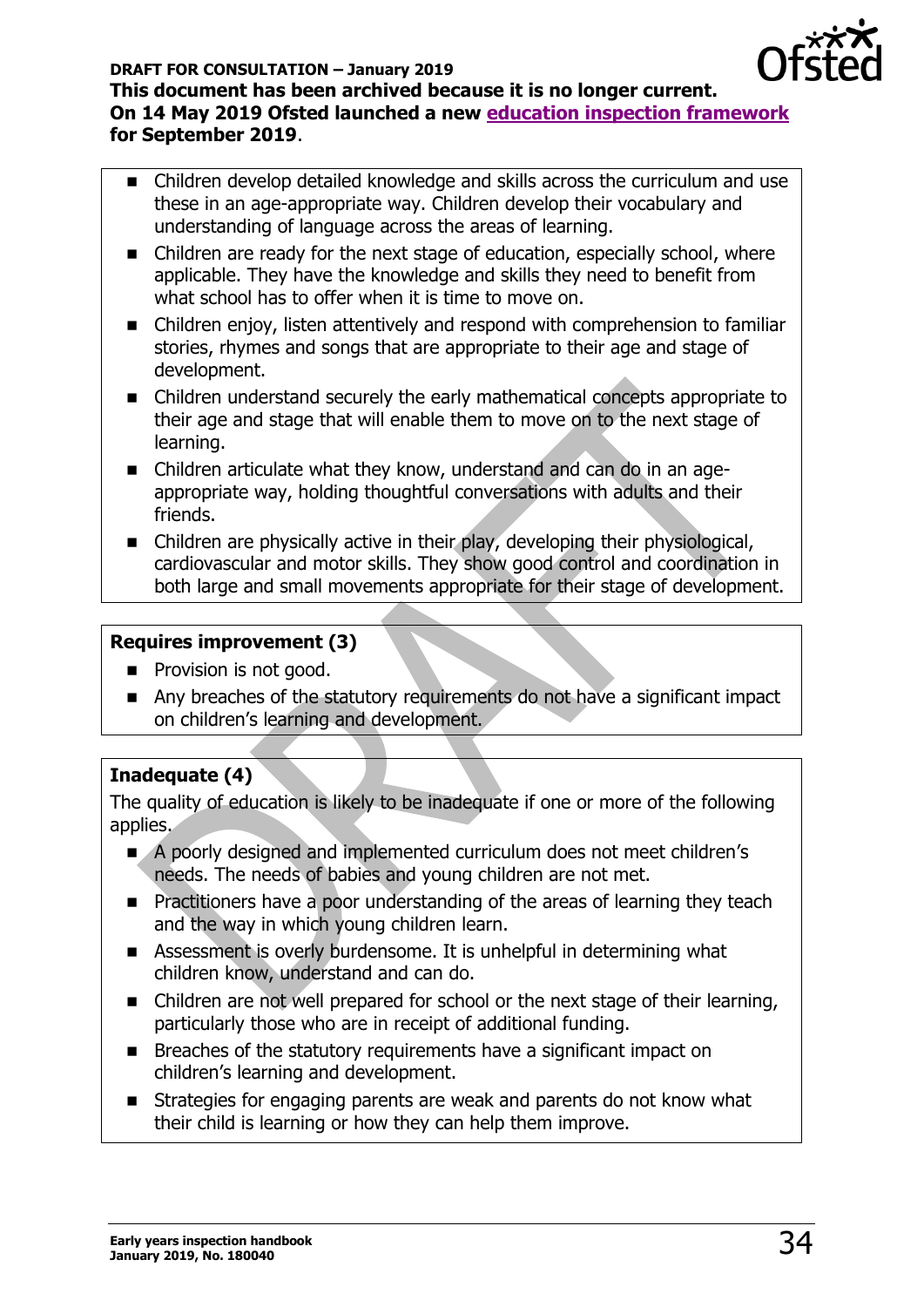

# <span id="page-34-0"></span>**Behaviour and attitudes**

- 143. Inspectors will consider the ways in which children demonstrate their attitudes and behaviours through the key characteristics of effective learning:
	- playing and exploring
	- active learning
	- creating and thinking critically.
- 144. Although attendance at the setting is not mandatory, inspectors will explore how well providers work with parents to promote children's attendance so they form good habits for future learning. In particular, inspectors will consider the attendance of children for whom the provider receives early years pupil premium.
- 145. To reach a judgement about children's behaviour and attitudes, inspectors must use their professional judgement to consider the ages and stages of children in the setting.

# <span id="page-34-1"></span>**Grade descriptors for behaviour and attitudes**

# **Outstanding (1)**

The provider meets **all** the criteria for good behaviour and attitudes **securely and consistently**. In addition, the following apply.

- Children have consistently high levels of respect for others. They increasingly show high levels of confidence in social situations. They confidently demonstrate their understanding of why behaviour rules are in place and recognise the impact that their behaviour has on others.
- Children are highly motivated and are very eager to join in, share and cooperate with each other. They have consistently positive attitudes to their play and learning.
- Children demonstrate high levels of self-control and consistently keep on trying hard, even if they encounter difficulties. Where children struggle with this, leaders and practitioners take intelligent, swift and highly effective action to support them.
- 146. Inspectors will use their professional judgement and adopt a 'best fit' approach in order to judge whether a provider is **good** or **requires improvement**.

# **Good (2)**

■ The provider has high expectations for children's behaviour and conduct and applies these expectations consistently and fairly. This is reflected in children's behaviour and conduct. They are beginning to manage their own feelings and behaviour, and to understand how this has an impact on others.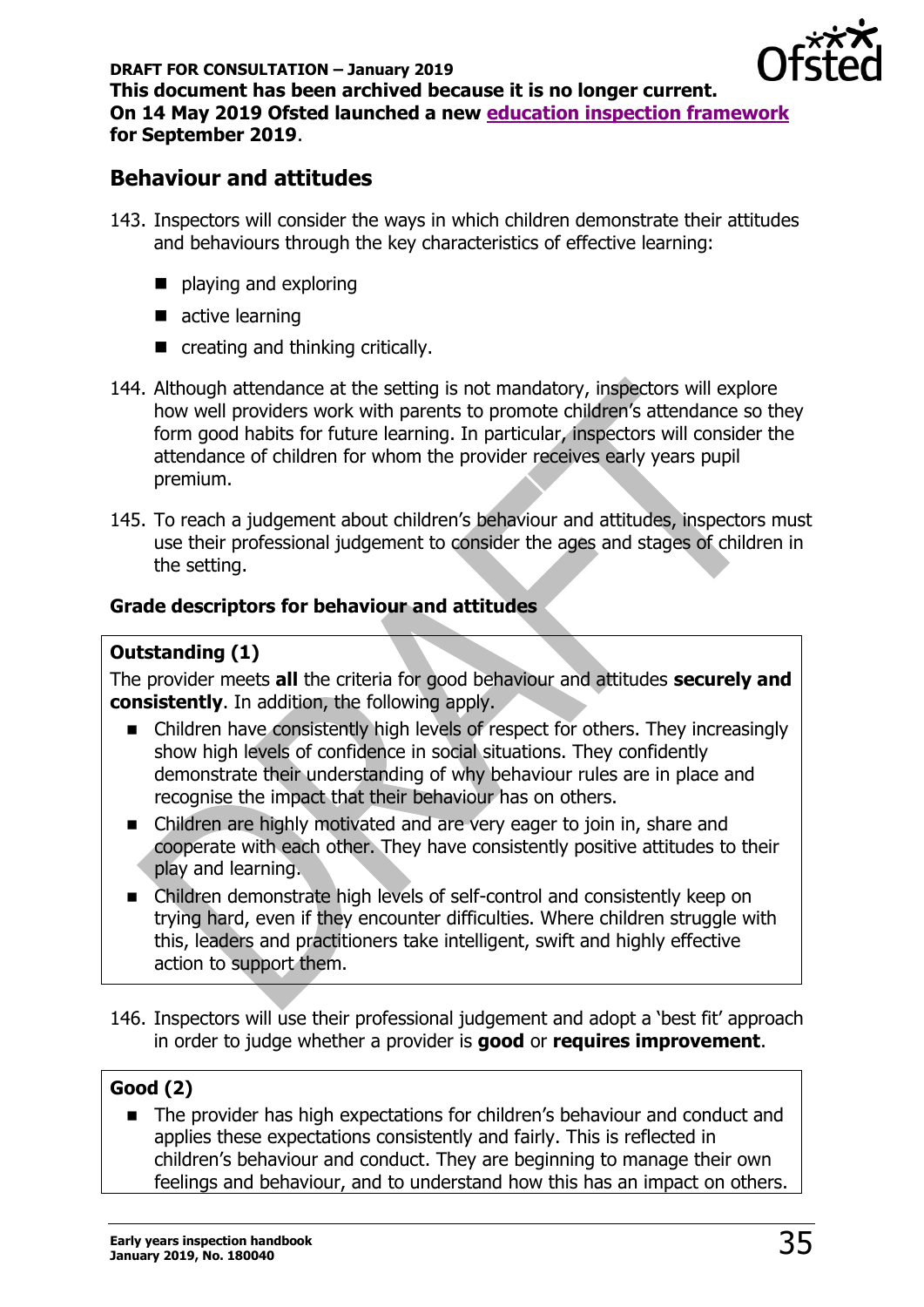

They are developing a sense of right and wrong.

- Children demonstrate their positive attitudes to learning through high levels of curiosity, concentration and enjoyment. They listen intently and respond positively to adults and each other. Children are developing their resilience to setbacks and take pride in their achievements.
- Children benefit fully from the early education opportunities available to them by participating and responding promptly to requests and instructions from practitioners.
- Relationships among children, parents and staff reflect a positive and respectful culture. Children feel safe and secure.

### **Requires improvement (3)**

- Children's behaviour and attitudes are not good.
- Any breaches of the statutory requirements do not have a significant impact on children's behaviour and attitudes.

# **Inadequate (4)**

Children's behaviour and attitudes are likely to be inadequate if one or both of the following apply.

- Children's behaviour and attitudes to learning are poor. Their frequent lack of engagement in activities and/or poor behaviour lead to a disorderly environment that hinders children's learning and/or puts them and others at risk.
- Children persistently demonstrate poor self-control and a lack of respect for others, leading to children not feeling safe and secure.

# <span id="page-35-0"></span>**Personal development**

147. To reach an overall judgement about how the provision promotes children's personal development, inspectors must use their professional judgement to consider the impact of the provision on children's all-round development. In doing so, inspectors must be mindful of the ages and stages of development of the children in the setting.

# <span id="page-35-1"></span>**Grade descriptors for personal development**

# **Outstanding (1)**

The provider meets **all** the criteria for good personal development **securely and consistently**. In addition, the following apply.

■ The provider is highly successful at giving children a rich set of experiences that promote an understanding of people, families and communities beyond their own.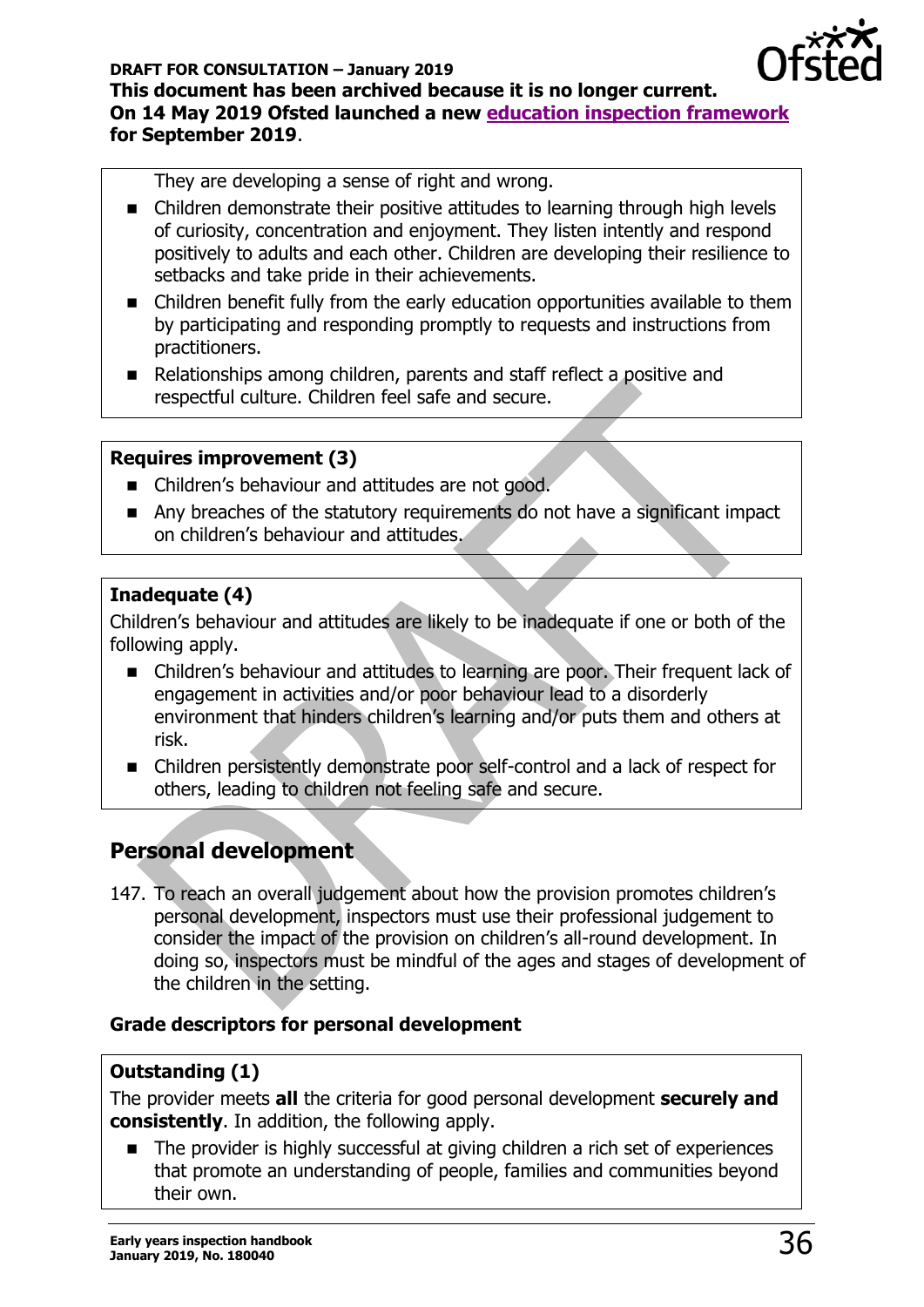

- Practitioners teach children the language of feelings, helping them to appropriately develop their emotional literacy.
- Practitioners value and understand the practice and principles of equality and diversity. They are effective at promoting these in an age-appropriate way, which includes routinely challenging stereotypical behaviours and respecting differences. This helps children to reflect on their differences and understand what makes them unique.
- 148. Inspectors will use their professional judgement and adopt a 'best fit' approach in order to judge whether an early years provider is **good** or **requires improvement**.

# **Good (2)**

- The curriculum promotes and supports children's emotional security and development of their character. Children are gaining a good understanding of what makes them unique.
- The curriculum promotes children's confidence and resilience. Practitioners teach children to take managed risks and challenges as they play and learn, particularly supporting them to develop physically.
- Practitioners provide a healthy diet and exercise for children in their care. They give clear messages to children about why it is important to eat, drink, rest and exercise.
- Practitioners ensure that policies are implemented consistently. Hygiene practices ensure that the personal needs of children of all ages are met appropriately. Practitioners teach children to become increasingly independent in managing their personal needs.
- The provider prepares children for life in modern Britain by: equipping them to be respectful and to recognise those who help us and contribute positively to society; developing their understanding of fundamental British values; developing their understanding and appreciation of diversity; celebrating what we have in common and promoting respect for different people.

# **Requires improvement (3)**

- Provision to support children's personal development is not good.
- Any breaches of the statutory requirements for safeguarding and welfare and/or learning and development do not have a significant impact on children's safety, well-being and personal development.

# **Inadequate (4)**

Personal development is likely to be inadequate if one or more of the following applies.

■ Breaches of the statutory requirements have a significant impact on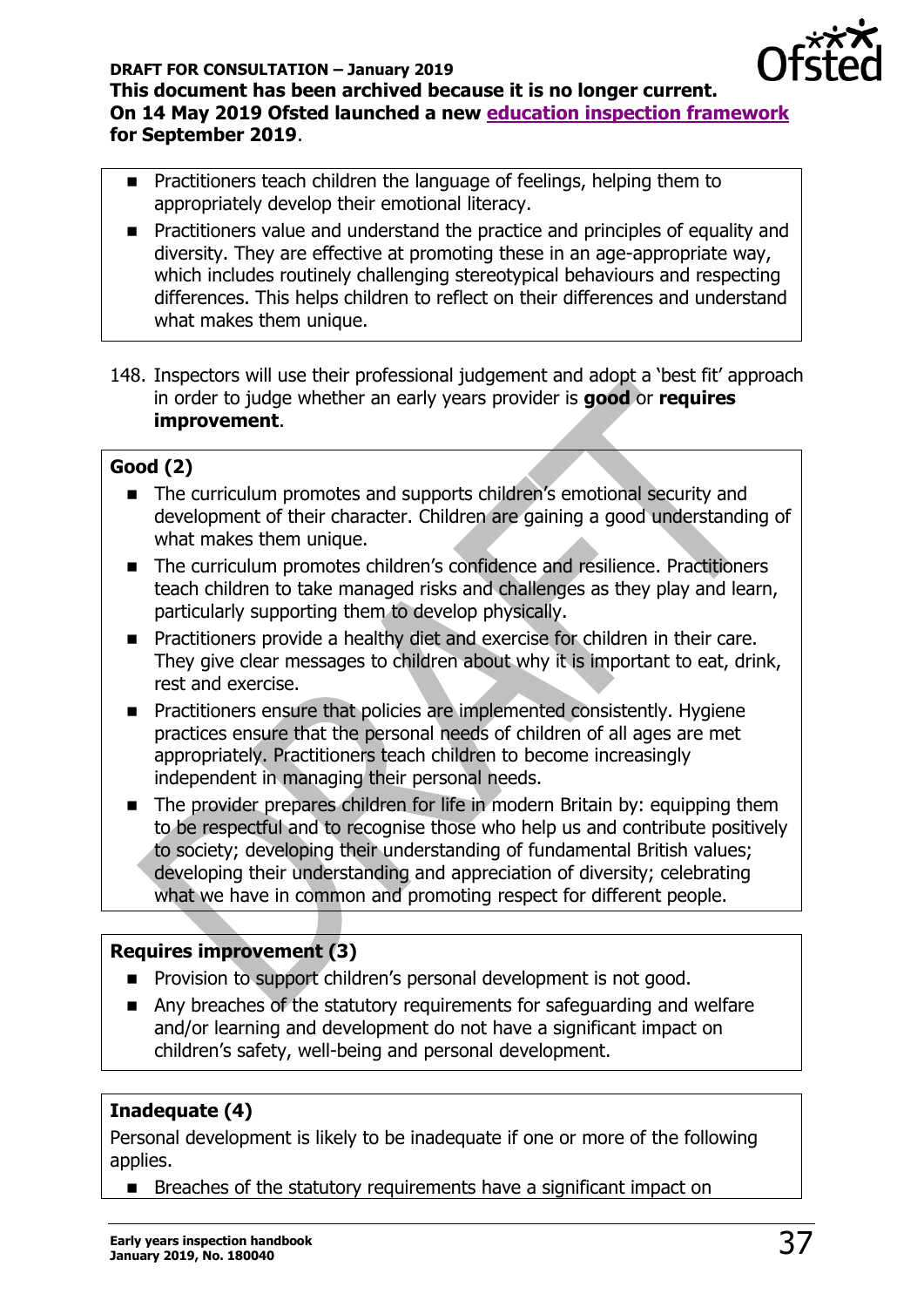

children's safety, well-being and personal development.

- Practitioners do not support children's social and emotional well-being or prepare them for transitions within the setting and/or to other settings and school.
- The key person system does not work effectively to support children's emotional well-being and children fail to form secure attachments with their carers. Babies are not stimulated.
- Policies, procedures and practice do not promote the health and welfare of children. As a result, children do not know how to keep themselves safe and healthy.
- Children have a narrow experience that does not promote their understanding of people and communities beyond their own or help them to recognise and accept each other's differences.

# <span id="page-37-0"></span>**Leadership and management**

- 149. Inspectors will evaluate evidence from the range of different inspection activities set out in Part 1 of the handbook when considering the effectiveness of leadership and management.
- 150. Inspectors must use their professional judgement to interpret and apply the grade descriptors for leadership and management for childminders.

# <span id="page-37-1"></span>**Grade descriptors for leadership and management**

### **Outstanding (1)**

The provider meets **all** the criteria for good leadership and management **securely and consistently**. In addition, the following apply.

- Leaders ensure that practitioners receive focused and highly effective professional development. Practitioners' subject, pedagogical content and knowledge consistently builds and develops over time, and this consistently translates into improvements in the teaching of the curriculum.
- Leaders ensure that highly effective and meaningful engagement takes place with staff at all levels and ensure that any issues are identified. When issues are identified – in particular about workload – they are consistently dealt with appropriately and quickly.
- Staff consistently report high levels of support for well-being issues.
- 151. Inspectors will use their professional judgement and adopt a 'best fit' approach in order to judge whether an early years provider is **good** or **requires improvement**.

### **Good (2)**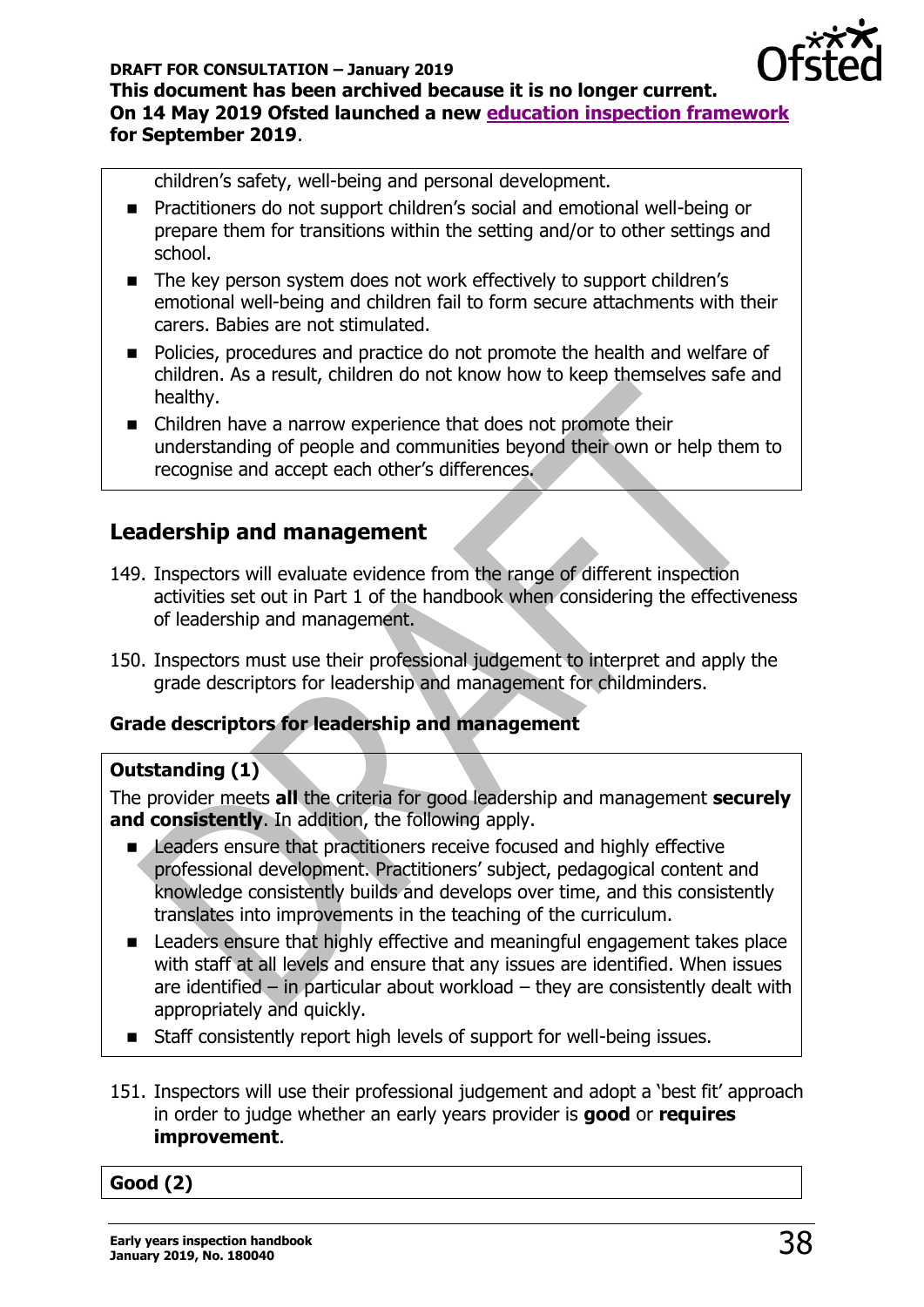

In order for the effectiveness of leadership and management to be judged **good**, it must meet all of the following criteria.

- Leaders have a clear and ambitious vision for providing high-quality, inclusive care and education to all. This is realised through strong shared values, policies and practice.
- Leaders focus on improving practitioners' knowledge of the areas of learning and understanding of how children learn to enhance the teaching of the curriculum and appropriate use of assessment. The practice and subject knowledge of practitioners build and improve over time. Leaders have effective systems in place for the supervision and support of staff.
- Leaders act with integrity to ensure that all children, particularly those with SEND, have full access to their entitlement to early education.
- Leaders engage effectively with children, their parents and others in their community, including schools and other local services.
- Leaders engage with their staff and are aware of the main pressures on them. They are realistic and constructive in the way they manage staff including their workload.
- Those with oversight or governance understand their role and carry this out effectively. They have a clear vision and strategy, and hold senior leaders to account for the quality of care and education. They ensure that resources are managed sustainably, effectively and efficiently.
- The provider fulfils its statutory duties, for example under the Equality Act 2010, and other duties, for example in relation to the 'Prevent' strategy and safeguarding.
- Leaders protect staff from harassment, bullying and discrimination.
- The provider has a culture of safeguarding that facilitates effective arrangements to: **identify** children who may need early help or are at risk of neglect, abuse, grooming or exploitation; **help** children to reduce their risk of harm by securing the support they need, or referring in a timely way to those who have the expertise to help; and **manage** safe recruitment and allegations about adults who may be a risk to children.

# **Requires improvement (3)**

- Leadership and management are not yet good.
- Any breaches of statutory requirements do not have a significant impact on children's safety, well-being or learning and development.

# **Inadequate (4)**

Leadership and management are likely to be inadequate if one or more of the following applies.

■ Leaders do not have the capacity to improve the quality of education and care. Actions taken to tackle areas of identified weakness have been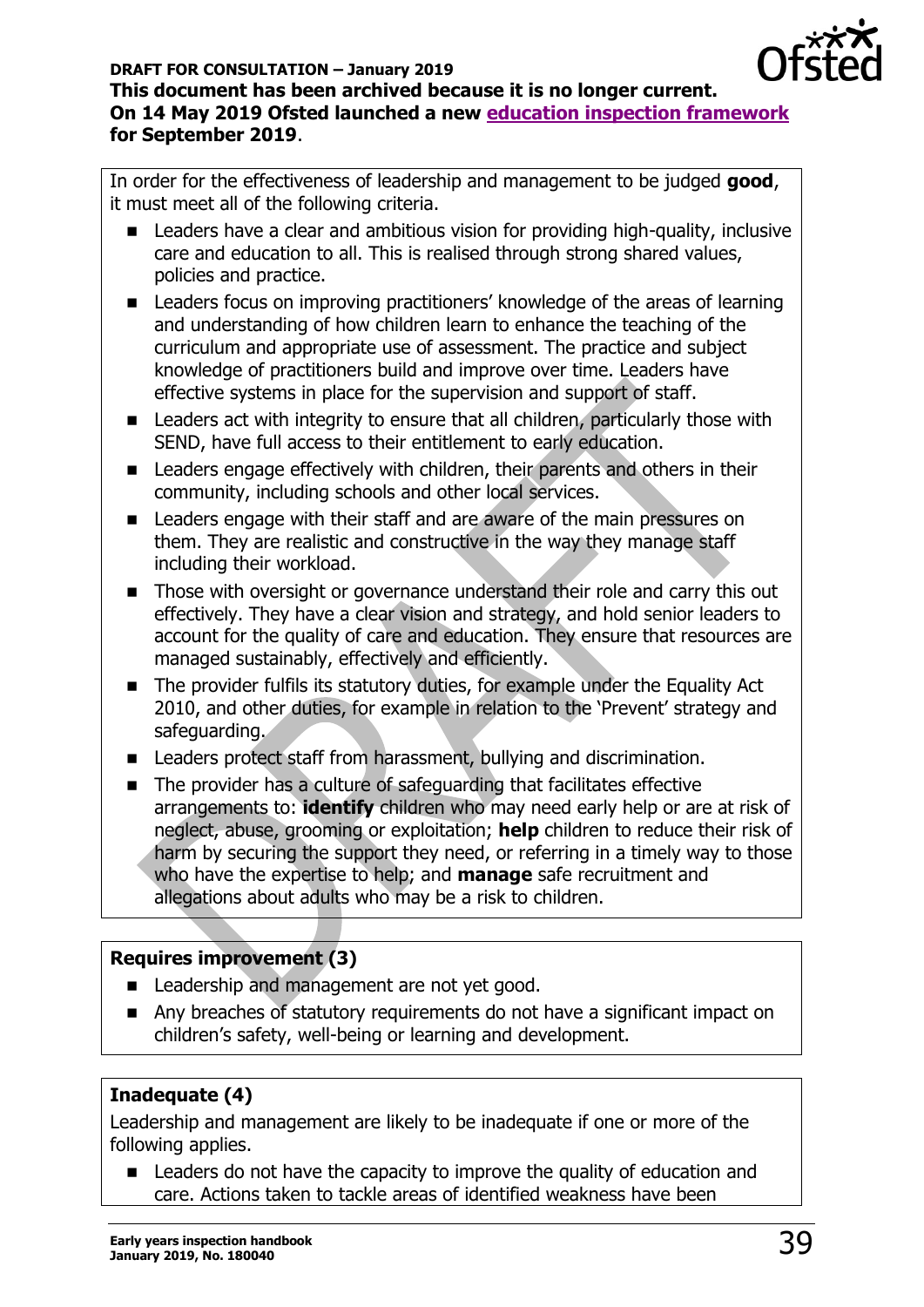

insufficient or ineffective. Training for staff is ineffective.

- Leaders are not doing enough to tackle the poor curriculum or teaching, or the inappropriate use of assessment. This has a significant impact on children's progress, particularly those who are disadvantaged and those with SEND.
- Links with parents, other settings and professionals involved in supporting children's care and education do not identify or meet children's individual needs. Children fail to thrive.
- Leaders do not tackle instances of discrimination. Equality, diversity and British values are not actively promoted in practice.
- Safeguarding and welfare requirements are not met. Breaches have a significant impact on the safety and well-being of children.